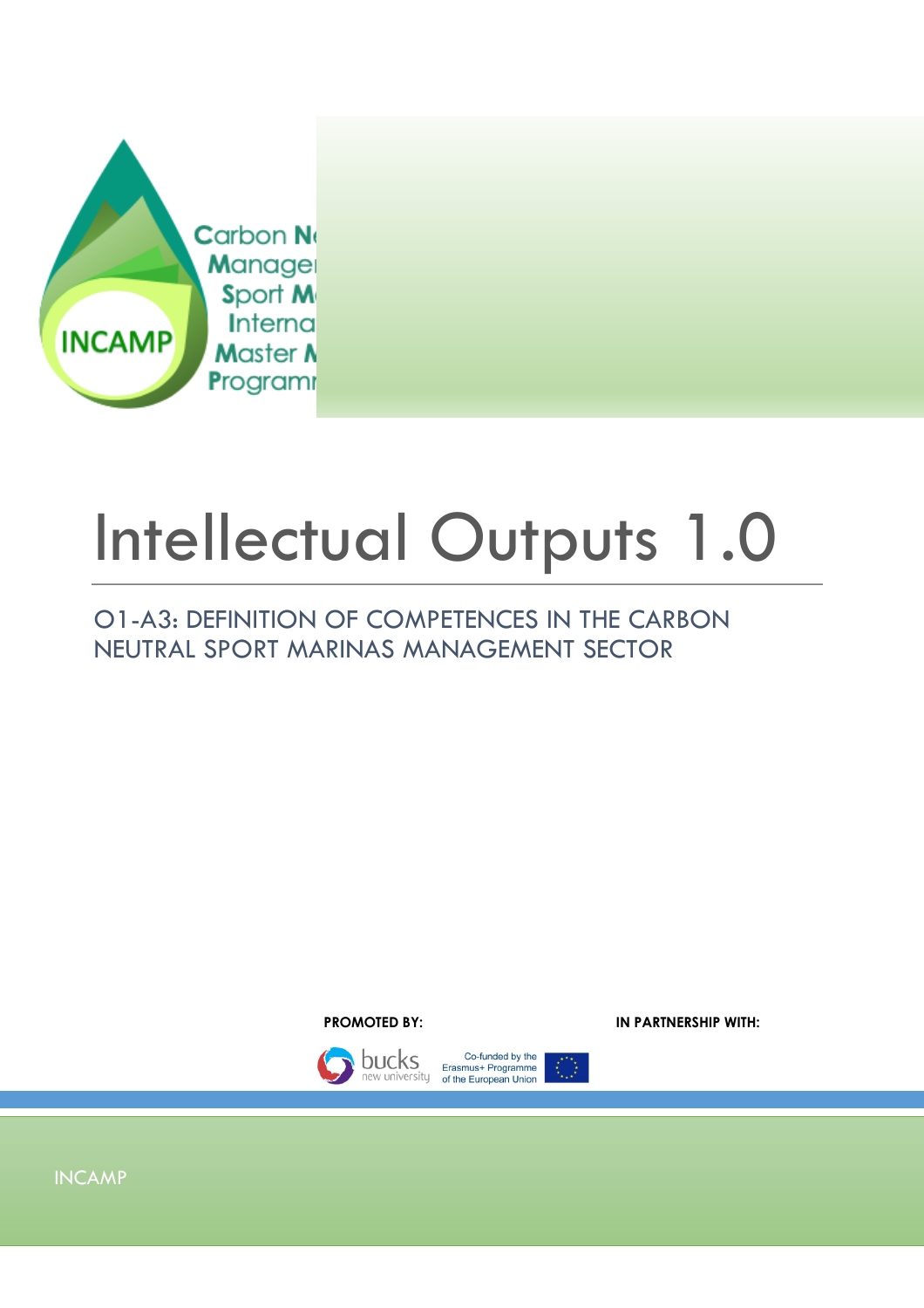# SUMMERIZE INFO

#### PROJECT TITLE:

CARBON NEUTRAL MANAGEMENT OF SPORT MARINAS INTERNATIONAL MASTER MODULES PROGRAMME (**INCAMP**)

IO REFERENCE:

IO 1 (xxxxxxxx xxxxxxxxxx)

TASK REFERENCE:

O1 - A3

INCAMP CONTACTS:

Florin.ioras@bucks.ac.uk

AUTHORS AND AFFILIATION:

Manfredi Bruccoleri (UNIPA)

DATE:

June 2019

DOCUMENT VERSION 1 STATUS:

V.1

This project has been funded with support from the European Commission. This publication reflects the views only of the author, and the Commission cannot be held responsible for any use which may be made of the information contained therein.

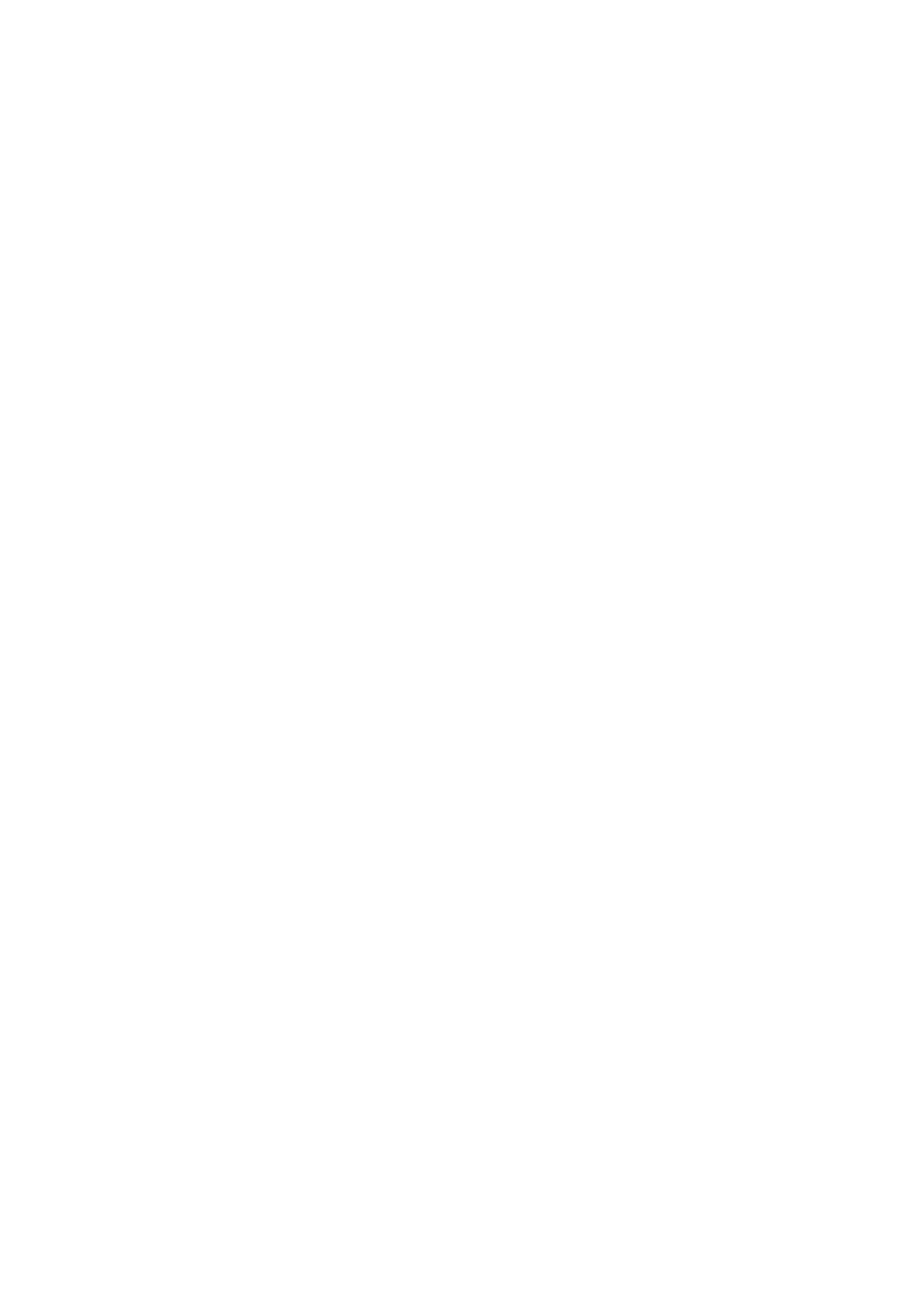

# **TABLE OF CONTENTS**

| 1 |      |  |
|---|------|--|
| 2 |      |  |
| 3 |      |  |
| 4 |      |  |
|   | 4.1  |  |
|   | 4.2  |  |
|   | 4.3  |  |
| 5 |      |  |
|   | 5.1  |  |
|   | 5.2  |  |
|   | 5.3  |  |
|   | 5.4  |  |
|   | 5.5  |  |
|   | 5.6  |  |
|   | 5.7  |  |
| 6 |      |  |
|   | 6.1  |  |
|   | 6.2  |  |
|   | 6.3  |  |
|   | 6.4  |  |
|   | 6.5  |  |
|   | 6.6  |  |
|   | 6.7  |  |
|   | 6.8  |  |
|   | 6.9  |  |
|   | 6.10 |  |
|   | 6.11 |  |
| 7 |      |  |
| 8 |      |  |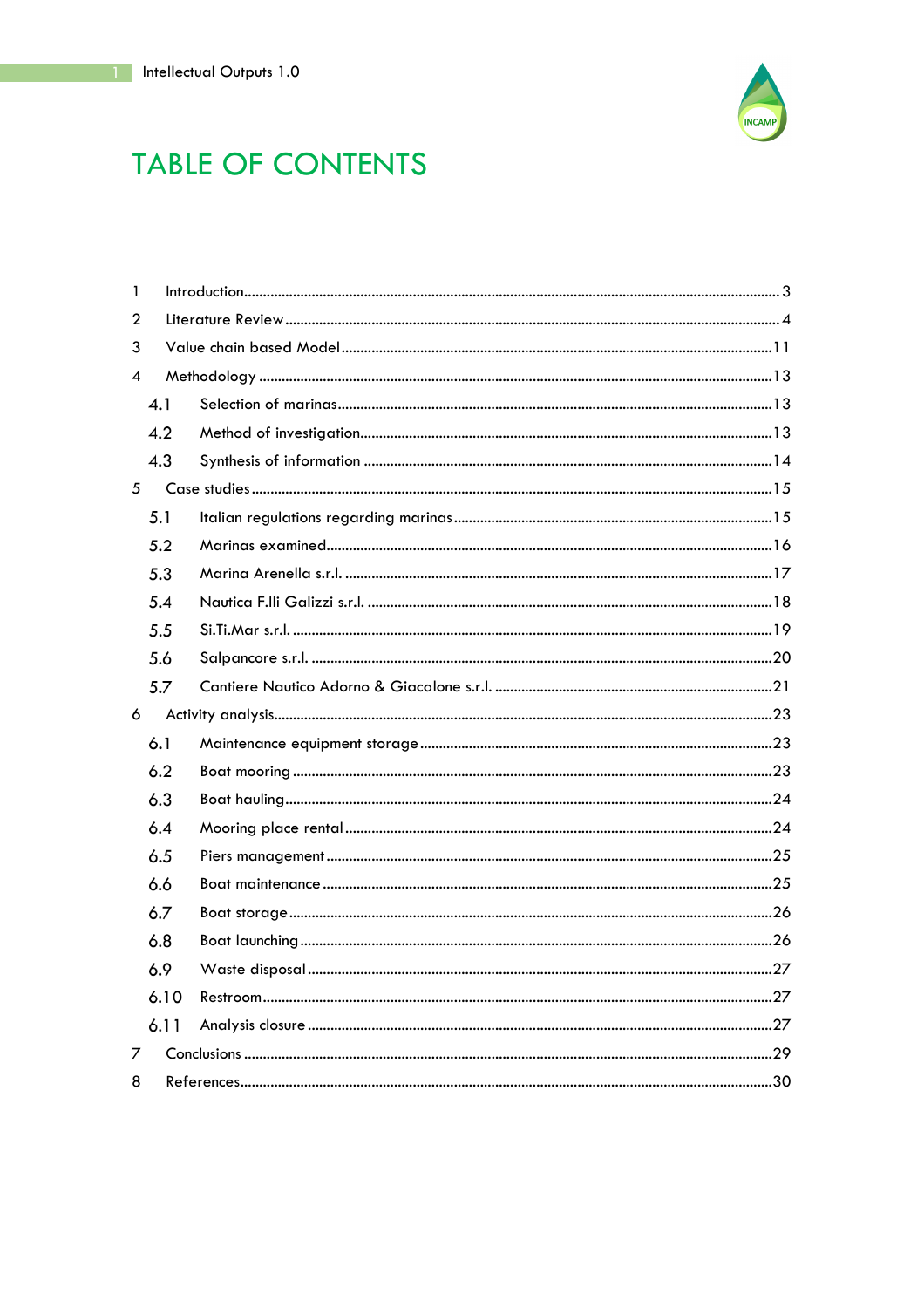

# **FIGURES**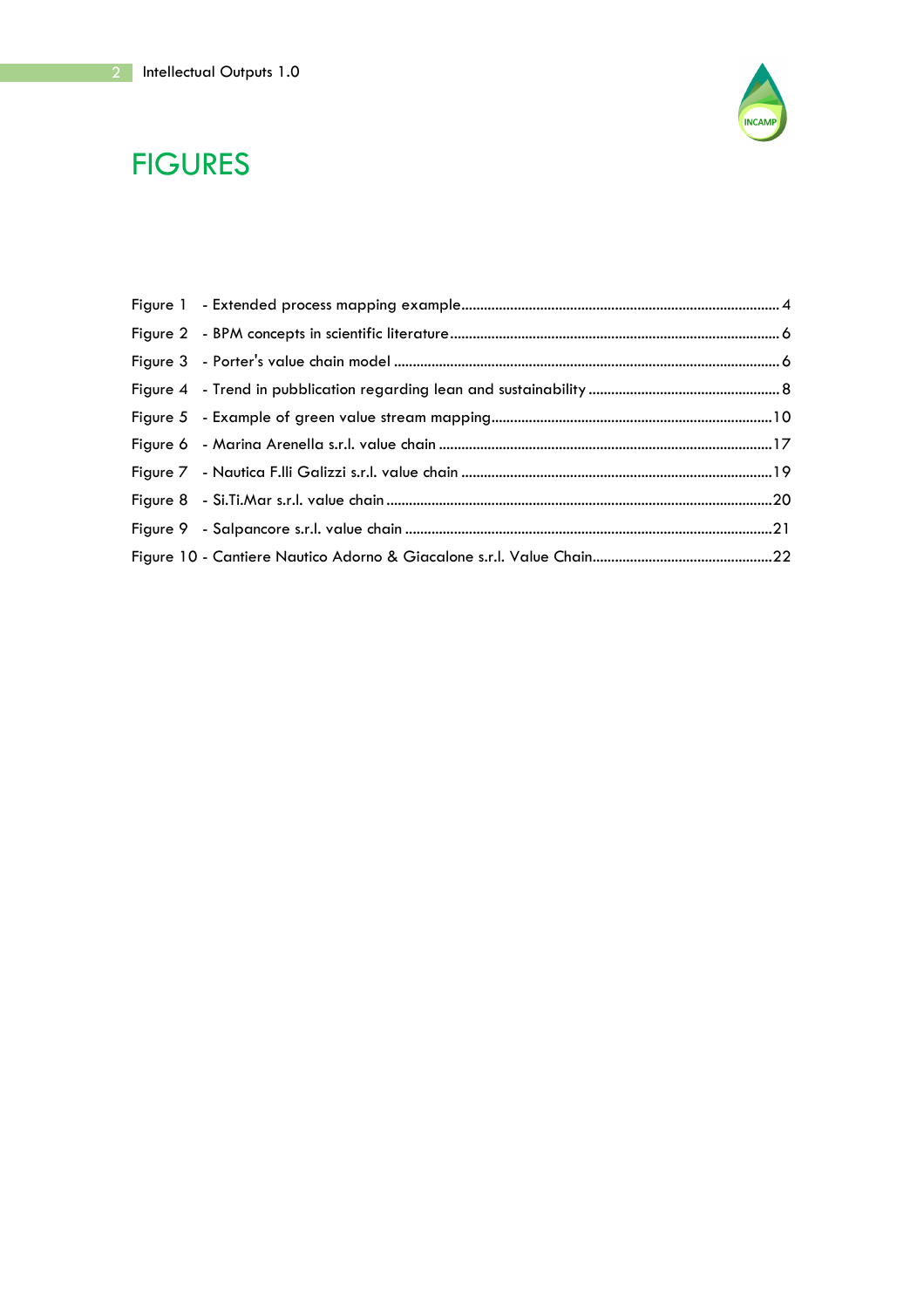

# 1 INTRODUCTION

According to the *Incamp* project's goal (developing a range of skills that allow a marina manager to minimize its environmental impact while ensuring efficient management) an analysis of the current educational offer at master's level has been completed. This is going to be useful as a benchmark and a basis for the development of the new master's profile.

After having identified through a careful analysis of the training offer what are the competencies offered by the university of the European Union, it has been set the goal of understanding what are the needs in terms of skills of the port facilities. From *Our Common Future* emerges that at the heart of sustainable development there is the problem of human activities impact. According to that it has been thought that the skills needed for sustainable management in a marina should look first and foremost at the sources of pollution produced activities. *Incamp* project is mainly focus on CO2 emission, but looking only at direct CO2 emissions was a very restricted approach. In addition, the production of different sources of pollution indirectly determines CO2 emissions from, for example, the transportation of waste. For this reason it was decided to look at sources of pollution in a broader sense. In this work, an innovative approach has been developed in order to highlight the main sources of pollution and environmental criticalities in marinas industry. The idea is that the competences emerged from such an analysis are at the core of a sustainability driven management of a marina.

Below it is described the analysis of the literature carried out with the aim of acquiring new knowledge useful for the purpose of this chapter. Subsequently an innovative approach has been proposed to identify the sources of pollution and also useful to acquire a knowledge of the sector. This approach is based on Michael Porter's v*alue chain* (Porter, 1958) and it allows to focus on the core activities that account for the value created by companies. Next this mapping approach has been applied to five different case studies, which correspond to five different companies managing marina facilities. Ports has been selected on the basis of their size, their proximity to the University of Palermo, manager's availability and interest shown in the proposal to cooperate in this project and on the basis of the type of legal entity from which the structure is managed.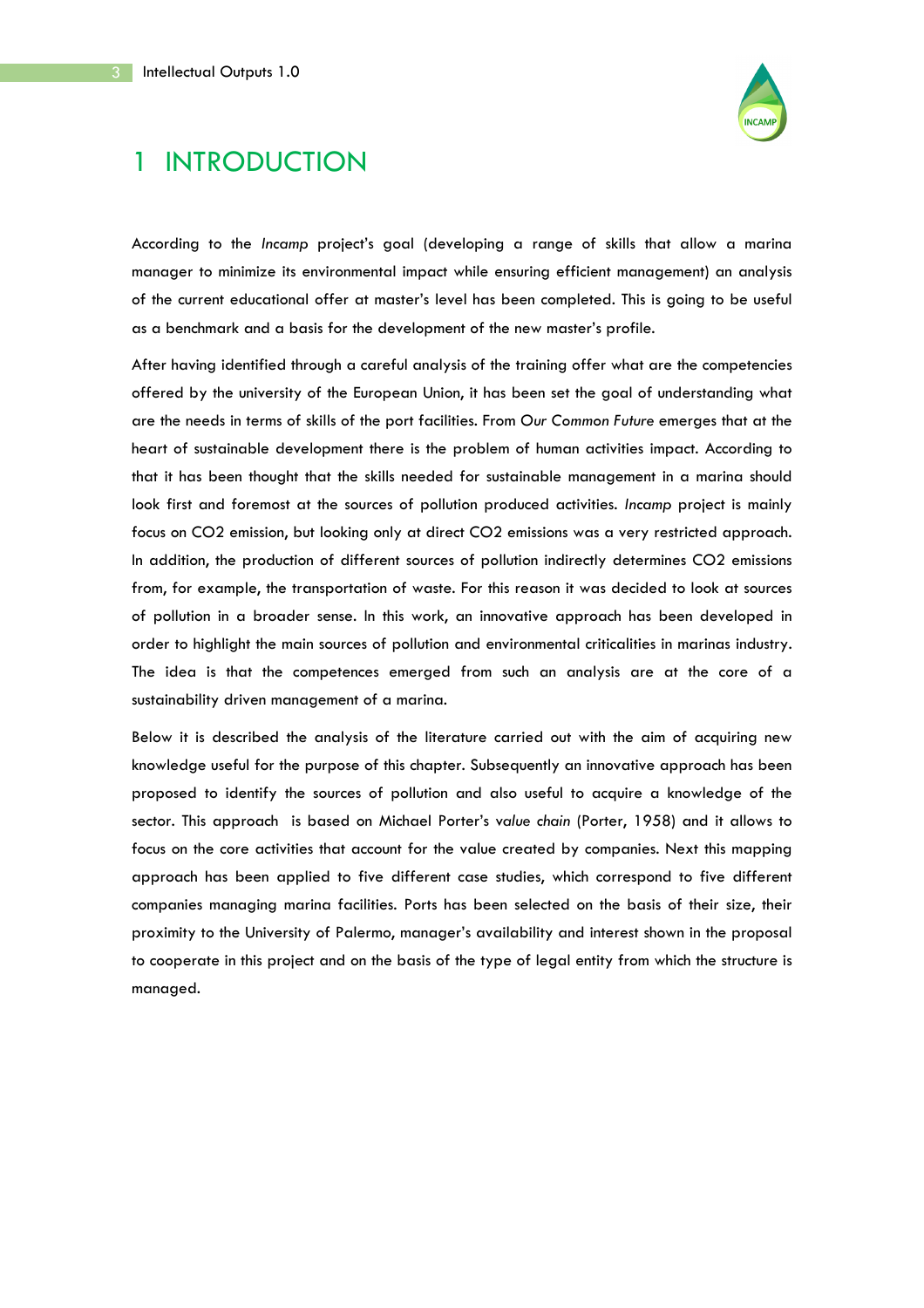

# 2 LITERATURE REVIEW

The study of the scientific literature was conducted with the aim of understanding which methods have been used in the past to address the analysis of activities from the point of view of environmental sustainability, which are consistent with the idea of sustainable business. Considering sustainability in a business contest as "an organization's ability to realize profits, as well as sustaining the environment at the same time" (Houy et al., 2011). More specifically, the focus of the research has been oriented to the identification of methods that allow to identify the sources of pollution. But in spite of the specific direction of the research, the opportunity to take inspiration from the articles analyzed was left open.

The research started with an article about the extension of the *PMapping* technique (White and James, 2014). The *PMapping* process mapping technique is a methodology that is part of the *lean* family of methods. In line with the *Lean thinking* philosophy, it allows to focus attention on wastes. In particular, mapping consists mainly of a classification of the activities of a given process according to its type (e.g. "operations", "transports"). The idea is that it is possible to highlight the so called "waste" through this. The starting paper extends this approach so that it is also possible to highlights and identify "green wastes" that are linked to the activities. This kind of approach has been considered very interesting since it could provide some hints to fulfill the objectives of the work presented here.

|   | <b>Activity</b>           | O                 | ı                 | т                 | S                    | D                              | G                                                                    | <b>Notes</b>                                                         |
|---|---------------------------|-------------------|-------------------|-------------------|----------------------|--------------------------------|----------------------------------------------------------------------|----------------------------------------------------------------------|
| 1 | Load                      |                   |                   | 10<br><b>Secs</b> |                      |                                |                                                                      |                                                                      |
| 2 | <b>Process</b>            | 60<br><b>Secs</b> |                   |                   |                      |                                |                                                                      |                                                                      |
| 3 | Check<br><b>Thickness</b> |                   | 20<br><b>SACS</b> |                   |                      |                                |                                                                      |                                                                      |
| 4 | Clean                     |                   | 5<br><b>Secs</b>  |                   |                      |                                | Disposal of<br>dirty<br>isopropanol.<br>(100 litres<br>per week)     | $1$ in $5$<br>require<br>cleaning<br>with<br>Isopropanol             |
| 5 | <b>Unload</b>             |                   |                   | 10<br>secs        |                      |                                |                                                                      |                                                                      |
| 6 | Warehouse                 |                   |                   | 100<br>metres     | Up to<br>48<br>hours | Wtg<br>forklift,<br>30<br>mins | Diesel fuel<br>(100 litres<br>per day)<br>and forklift<br>emissions. | <b>Forklift</b><br>being<br>refuelled.<br>1,000 litres<br>in storage |

FIGURE 1 - EXTENDED PROCESS MAPPING EXAMPLE

However, it has become clear that there is a considerable lack of similar approaches in the literature. The use of keywords such as "waste identification", "green waste", "pollutants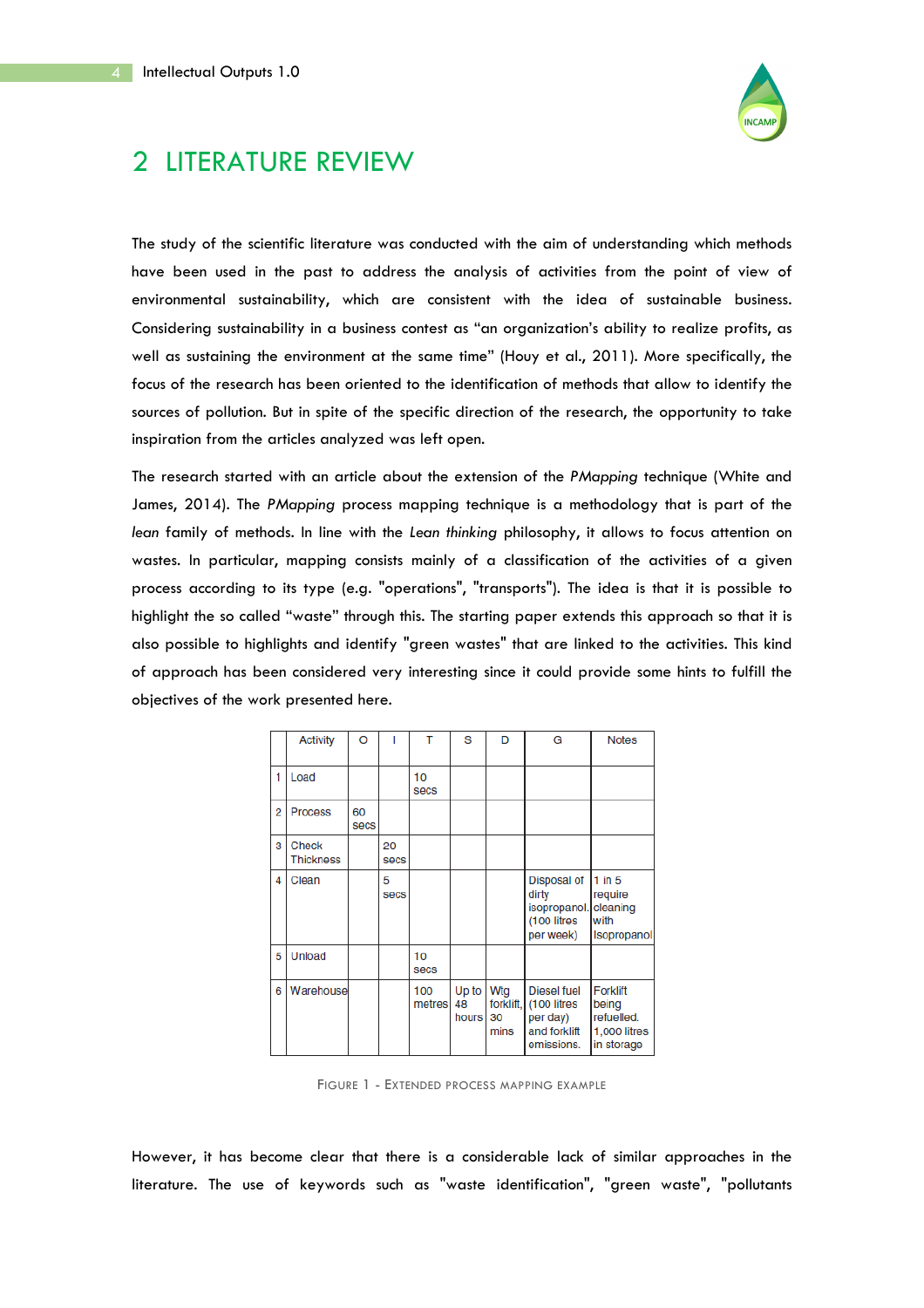

identification", "process mapping for waste identification" or "process mapping for green waste identification" on Google Scholar search engine does not produce the desired results. In fact, they refer to articles about lean methodologies (e.g. about *Value Stream Mapping*), which however could be useful in the perspective of an adaptation of a methodology known in the literature in a green key, similarly to the paper of White and James (2014). In other cases, however, they produce results that are not useful, such as those in the field of pollutant waste treatment.

Having realized this, a different strategy has been adopted. The research was directed to those articles that had *Extension of process mapping to identify "green waste"* among the references. This led to the identification of some articles containing reviews concerning the field of GBPM (*Green Business Process Management*) and "Lean and Green" (White and James, 2014).

As far as Green BPM is concerned, several reviews of articles have been studied and it has become known which methods are the most used in the sector. Conventional *Business Process Management* (BPM) was born when researchers "instead of blaming people for underperformance, they started to blame the process" (Opitz et al., 2014). It is a methodology that consists of a set of concepts, methods and techniques that allows to design, manage and optimize processes within an organizational context (Nowak et al., 2011), thus improving the overall efficiency of the organization. The effectiveness of the application of this approach has been proved over the years to support the competitive advantage of companies (Hung, 2006). The use of BPM in a green perspective (GBPM) is an example of the growing interest in the environmental impact of business activities. But of course this is also due to the increasingly stringent environmental legal requirements and to consumers' interest in sustainability (Nowak et al., 2011). This is still a young discipline. However, the approaches that the literature classifies as GBPM are very fragmented, lack of generalizability and are strongly related to the specific field of application. What they have in common more than anything else is the goal, a more sustainable business. For this reason a universal definition of GBPM is still missing, but in general it can be considered as the use of techniques and methods typical of BPM, mostly readapted, aimed at reducing the environmental impact of processes. In other words, a method already known in the literature is "extended" and applied in a green key as shown in the following graph taken from work by Gohar and Indulska (2015).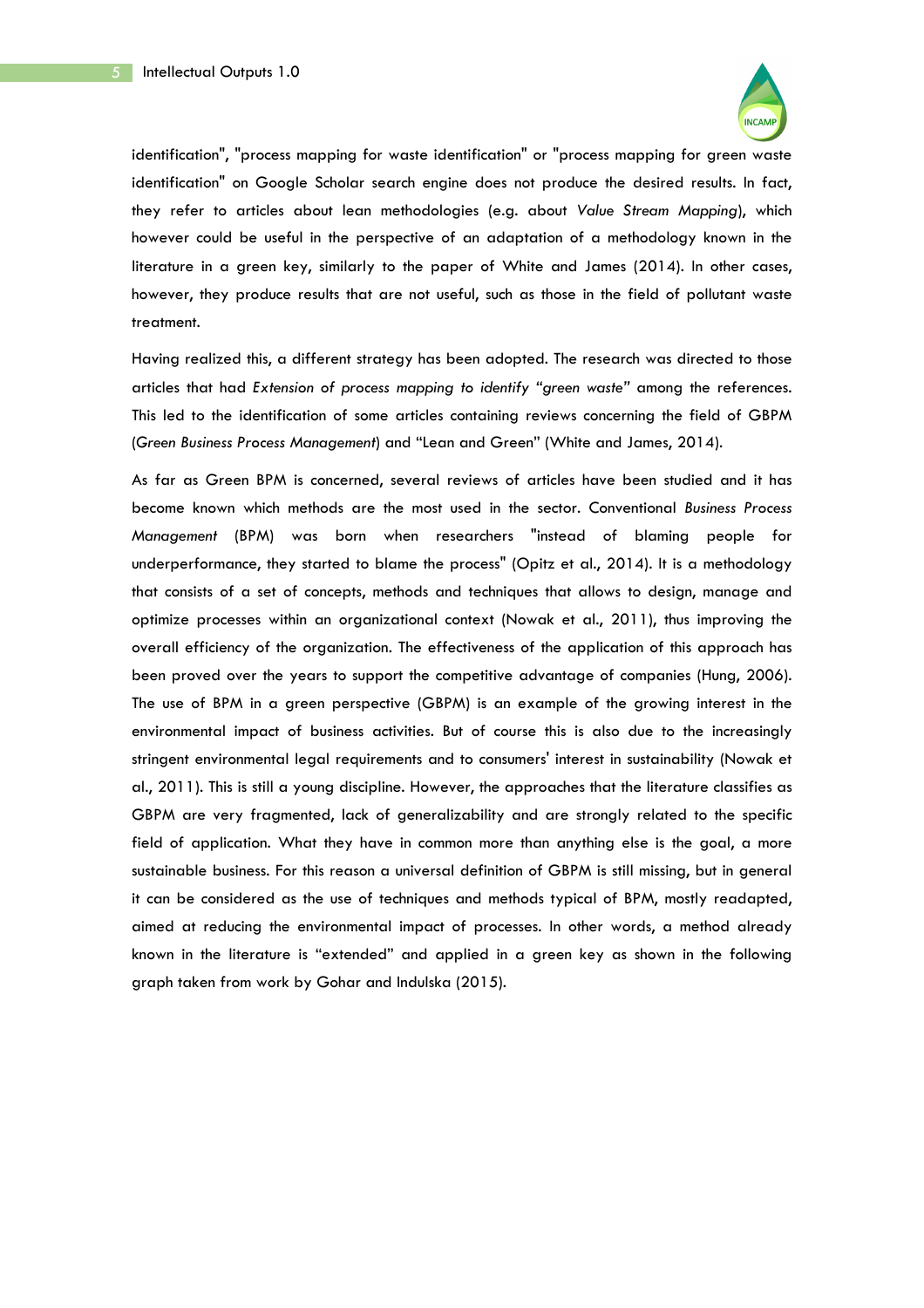



FIGURE 2 - BPM CONCEPTS IN SCIENTIFIC LITERATURE

The scientific literature analyzed consists of articles that provide a definition of GBPM, point out its differences with conventional BPM or try to make a synthesis of the approaches implemented in the past. What the articles investigated have in common is the focus on some aspects that can be considered key at this point. Strategy should be the first aspect to be taken into consideration. It is necessary to develop a "green strategy" that is consistent with the company's business strategy (Opitz et al., 2014). Nowak and his colleagues (2011) stress the importance of Porter's value chain (Porter, 1958) in considering the environmental impact of activities. In fact value chain helps in strategic decision making by highlighting which are core and support activities for the creation of value. This decision making should be directed in a sustainability direction.



**Primary Activities** 

FIGURE 3 - PORTER'S VALUE CHAIN MODEL

Another recurring topic is the GBPM life cycle. Several *life cycle* models are proposed and they are basically green adaptations of the BPM life cycle, which in turn has no unique definition. In any case, we highlight the steps of BPM for the continuous improvement of processes, from the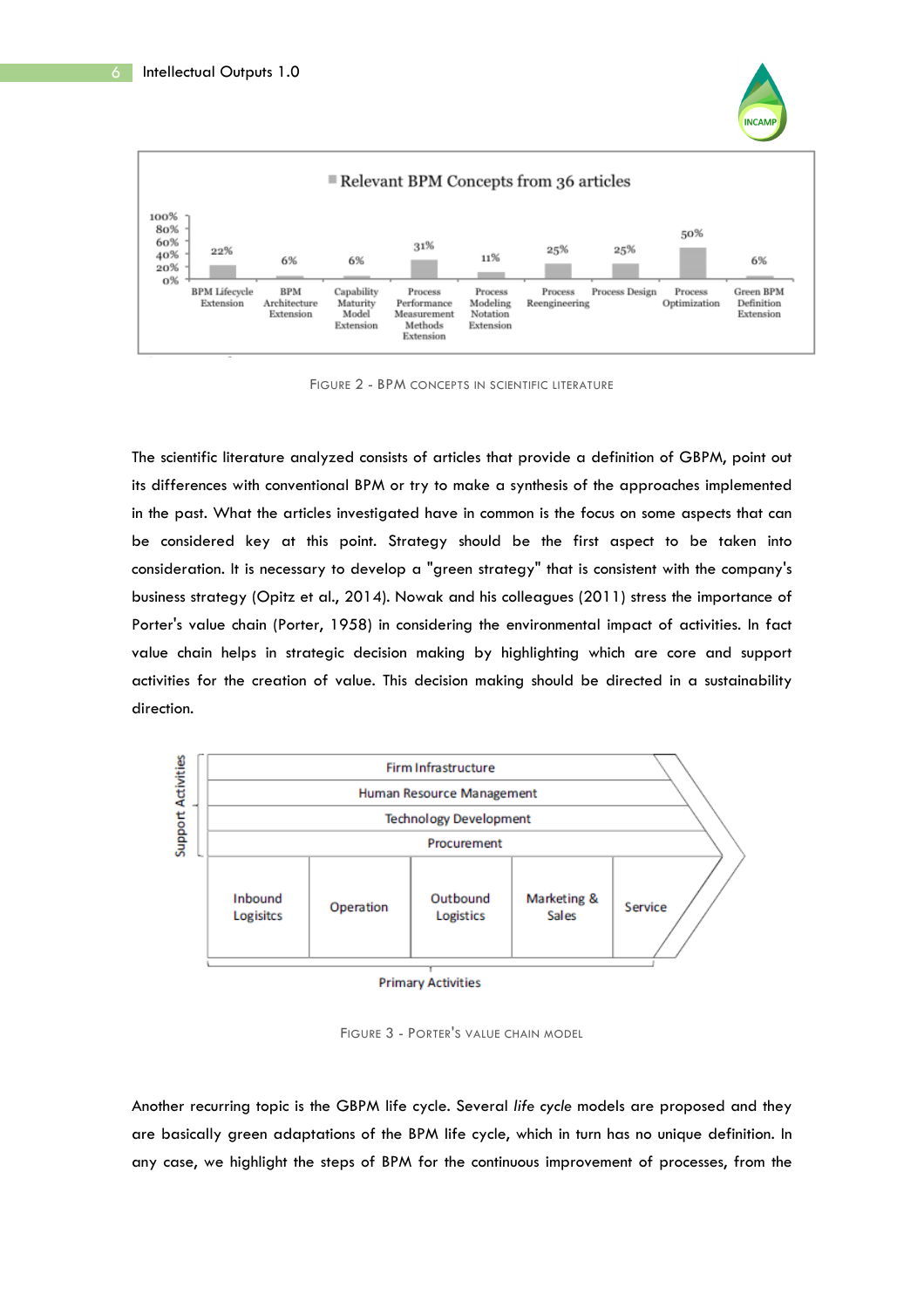

definition of a strategy, to the design or redesign of processes up to monitoring and control. A key aspect is also that of the *Key Performance Indicators* (KPIs), called *Environmental Performance Indicators* (EPIs) in this context, because they are aimed at measuring the environmental impact of a process (Nowak et al., 2011; Gohar and Indulska, 2015). Gohar and Indulska (2015) describe the KEIs used in the literature and highlight how the mainly used EPIs are aimed at measuring energy consumption, CO2 or greenhouse gas emissions. Indicators to measure water consumption, recycling and waste management are the least used.

Another topic is GBPM modeling. It consists in the use graphic and textual rules to graphically represent a process in order to better comprehend processes, monitor them or create a base of knowledge for software development. Opitz and his colleagues (2014) defines GBPM in the following way. "The modeling is the visualization of the different workflows, resources used, connections, and responsibilities. Green modeling considers the environmental impact in the process modeling. It sets values and key factors for each unit in the company, so that every unit is able to analyze their business processes based on these ecological values and potentially optimize them to reach their green goals." This definition well represents, at least for what has emerged from the analysis of the literature, what is the main use that has been made of modelling in the field of GBPM. In other words, it has been aimed at measuring and therefore reducing the environmental impact of processes in relation to sources of pollution or waste already known. The opinion in the literature seems to be in favour of this kind of approach. It seems that GBPM modeling can really be used to reduce the environmental impact of an organization (Houy et al., 2011).

Having said that, it is necessary to refocus on what was the objective of this analysis, identifying an approach aimed at identifying waste. The modeling approaches used in the literature, as already mentioned, are within the definition provided by Opitz (2014). Moreover, they are methods that, starting from techniques already known in the literature, extend the application of the technique in a green key. Some reviews among those analyzed propose a collection and classification of articles in the literature related to GBPM (Opitz et al., 2014a; Opitz et al., 2014b; Maciel, 2017). The classifications has been performed according to the content of the articles and it has highlighted those papers in which the application of a BPM method with a green purpose is described. These reviews have allowed to explore GBPM modelling techniques.

The approaches observed are very heterogeneous both in terms of the type of technique used, in terms of the context of application and the purpose of the work. Many approaches are based on the BPMN (*Business Process Model and Notation*) or similar techniques and add to them information related to environmental sustainability. For example, one of the approaches (Recker et al., 2012) uses both a process BPMN mapping technique and symbols that identify the type, and also highlight the point of origin, of resources consumed (such as fuel or paper) and indicators that quantify CO2 and greenhouse gas emissions related to the execution of the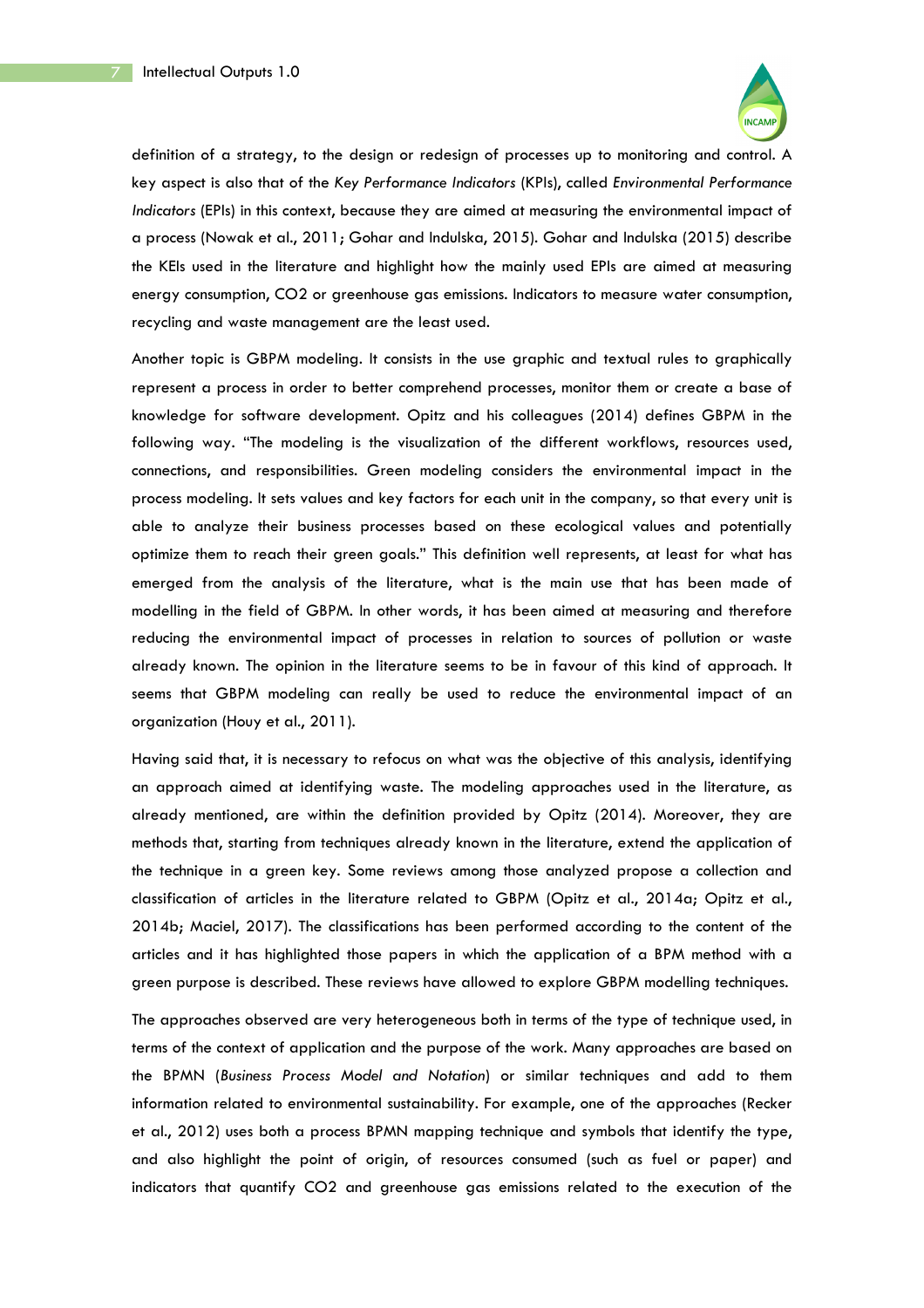

activities. The already mentioned article by Houy (2011) takes up another interesting case (Scheer,1994) on the mapping of a process carried out through the EPC (*Event-driven Process Chain*) technique. In the process mapping, the activities are linked to annotations that report ideal values of indicators referring to the consumption of resources (fuel, electricity) or emissions (CO2).

These methods make it possible to focus attention on the value assumed by the indicators during the execution of the activities. They are based on the idea that by trying to achieve the ideal value of the indicators, it is possible to reduce the environmental impact of the process as a whole and allow to create awareness of the environmental impact (Houy et al. 2011). It must be said, however, that these methods require a preliminary analysis and knowledge of the processes and sources of pollution linked to performed activities.

In addition to the GBPM field, the article by White and James (2014) led the research in the field of lean and green. The exploration of this field once again relied on reviews, finding in the work of Caldera, Desha, and Dawes (2015, 2017) an excellent sources of information. *Lean Manufacturing* is a strategy that includes several methods and aims to "deliver the same output while utilizing fewer inputs" (Caldera et al., 2015). In other words, transferring value to the customer while minimizing waste of resources. Also the Lean philosophy, as it was for BPM, fitted in the context of the growing attention to sustainability which has more and more been seen as a driver to increase the efficiency of organizations and competitiveness (Caldera et al., 2015). Evidence of this growing attention is the increase in the number of publications, highlighted by Caldera and colleagues (2017) in the graph below, which discuss the application of lean methods for sustainability purposes. It has also been demonstrated that the use of these methods is effective in reducing pollution, including emissions (King and Lenox, 2001).



FIGURE 4 - TREND IN PUBBLICATION REGARDING LEAN AND SUSTAINABILITY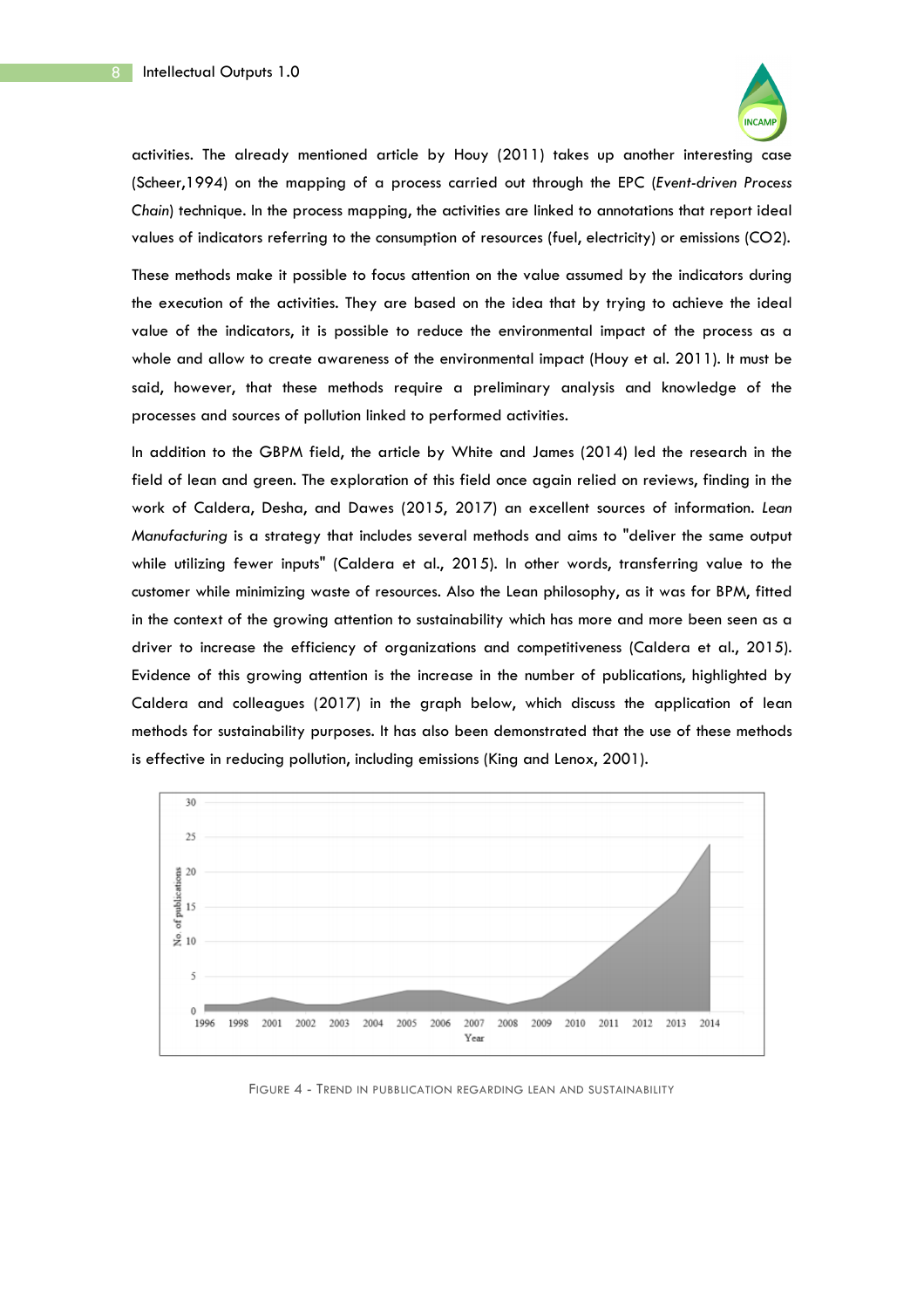

Caldera, Desha, and Dawes (2017) describe the fields of application of lean methods used in the green context. A collection of papers by method is also provided. This highlight how most of the methods used are actually conventional lean methods applied in a green context in order to reduce environmental impact of business activities, while there is a considerable scarcity of adapted lean methods.

Different lean methods have been applied in the fields of energy management, emission management, water management, chemical management and supply chain management. What is more interesting, however, is the implementation in the field of waste management, meaning both solid and liquid waste, as well as emissions. Among the methods applied there are for instance *5S*, *total productive maintenance* and *kaizen*. But certainly more interesting are the mapping methods that look more directly at processes and *value streams*.

Methods like green value stream mapping (Marimin et al., 2014), *waste flow mapping* (Kurdve et al., 2015) and process mapping in an extended version (White and James, 2014) allow to "observe and visualize the green waste point of generation and are also effective in evaluating environmental impact caused by the process activities" (Caldera et al., 2017). Value stream mapping, which is a conventional method, can be used to identify material flow and waste, to determine environmental impact and to improve environmental performance of processes (Caldera et al., 2017). *Sustainable value stream mapping* is another innovative method, adapted from value stream mapping "by recognizing suitable metrics and methods to visually present environmental waste" as Caldera and colleagues state (2017) regarding Faulkner and Badurdeen's work (2014). They also state that this method can address "raw material waste, process water waste and energy waste under environmental metrics, not captured in traditional value stream mapping", like it is shown in Brown and colleagues' article (2014).

A green value stream mapping approach is shown below (Marimin et al., 2014). In the map the stream of value is represented but information relevant for cost efficiency are substituted by environmental sustainability indicators. In this way it is possible to understand where the waste is generated and the amount of waste connected to each activity.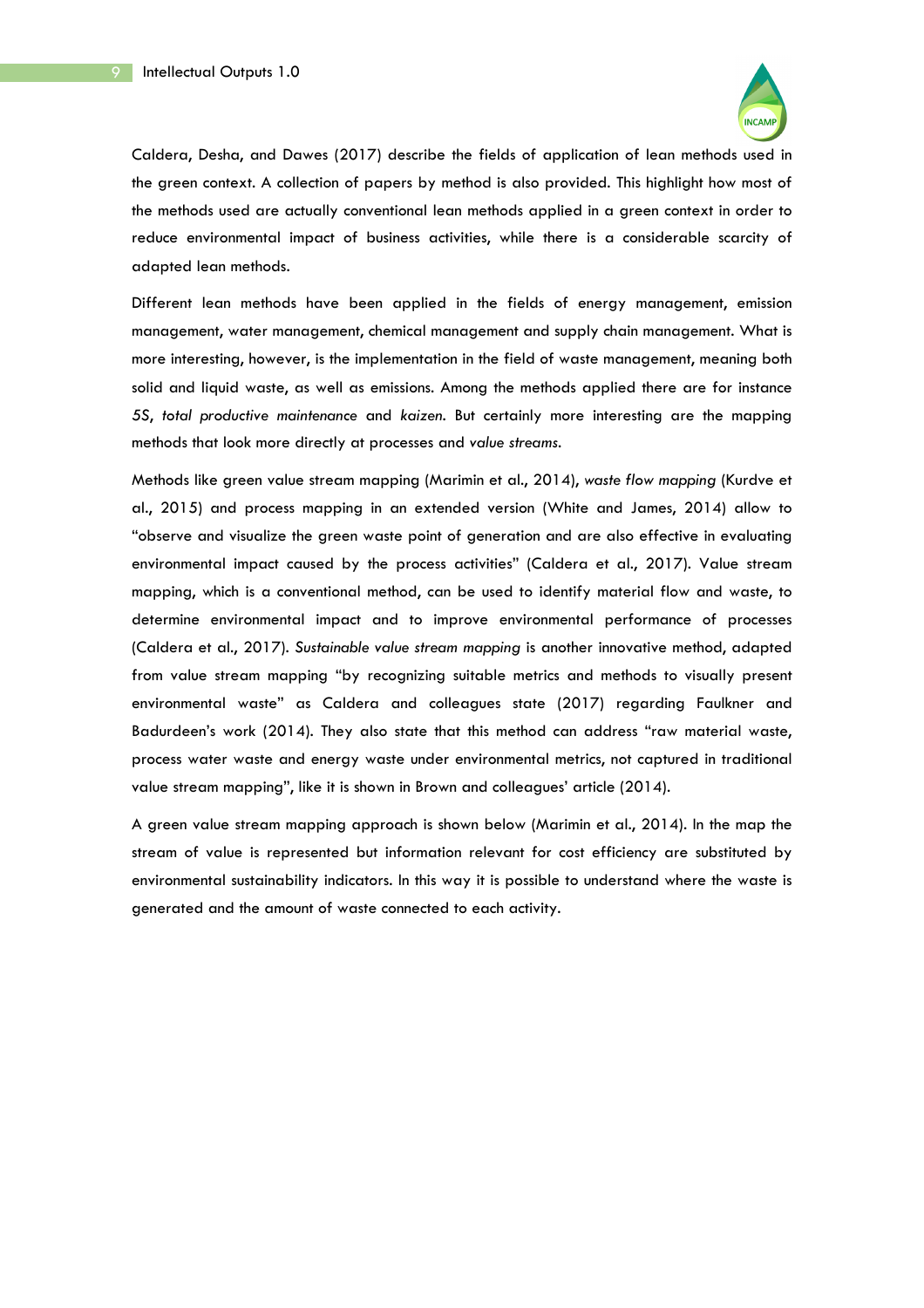

FIGURE 5 - EXAMPLE OF GREEN VALUE STREAM MAPPING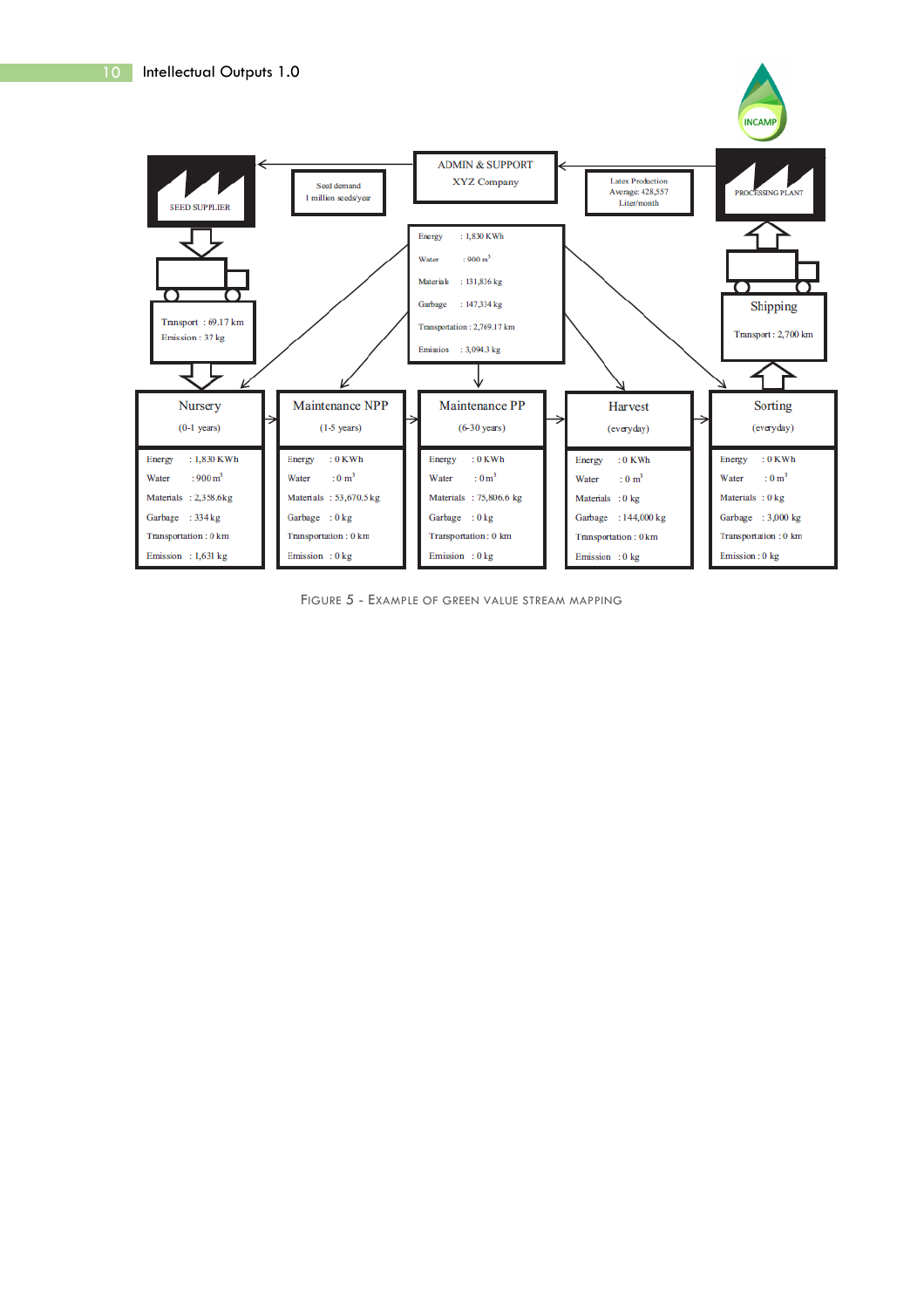

# 3 VALUE CHAIN BASED MODEL

The analysis of the literature performed has first of all highlighted the lack of "ready-made" approaches to achieve the aims of this work. Which is stressed to be, at this stage, related to the identification of sources of pollution and critical issues from the point of view of environmental sustainability. Despite this, methods have been identified that are in line with the abovementioned objective. The approaches that have been highlighted in the previous section have provided inputs for the conception of an innovative method. And the whole literature reviewed has been helpful to proceed towards the study of activities and processes within a green perspective.

**A model adapted from Michael Porter's value chain is going to be applied to obtain a clear view of the activities carried out, of the issues related to environmental sustainability and in the end to identify sources of pollution.** 

Porte's model is used to describe how company creates value and what value flows are. The company in this model is represented as a set of activities, each of which contributes to creating value that is ultimately transferred to the customer. The activities are grouped into two categories:

- *Primary Activities* are directly related to value creation, you have: *Logistic Inbound*, *Operations*, *Logistic Outbound*, *Marketing and Sales*, *Service*;
- *Support Activities* do not produce value directly, but indirectly by supporting the execution of primary activities. There are the following types: *Firm Infrastructure*, *Human Resources Management*, *Technology Development*, *Procurement.*

As already mentioned, in its original version the model has been conceived looking at the structure of manufacturing companies. These are realities in which the value transferred to the customer essentially depends on the transformation of a set of production inputs into a finished product. To do this, the following activities are carried out in sequence: activities related to the management of raw materials, which can be labelled as logistic inbound; transformation activities, i.e. operations; activities related to the distribution of the finished product, logistic outbound; activities aimed at creating product demand, marketing and sales; and finally, services (service) related to the product, or its sale, which add further value. The organizations covered by this paper follow a radically different business model. All primary activities make up a value stream that is transferred to the customer not in the form of a product, but in the form of service.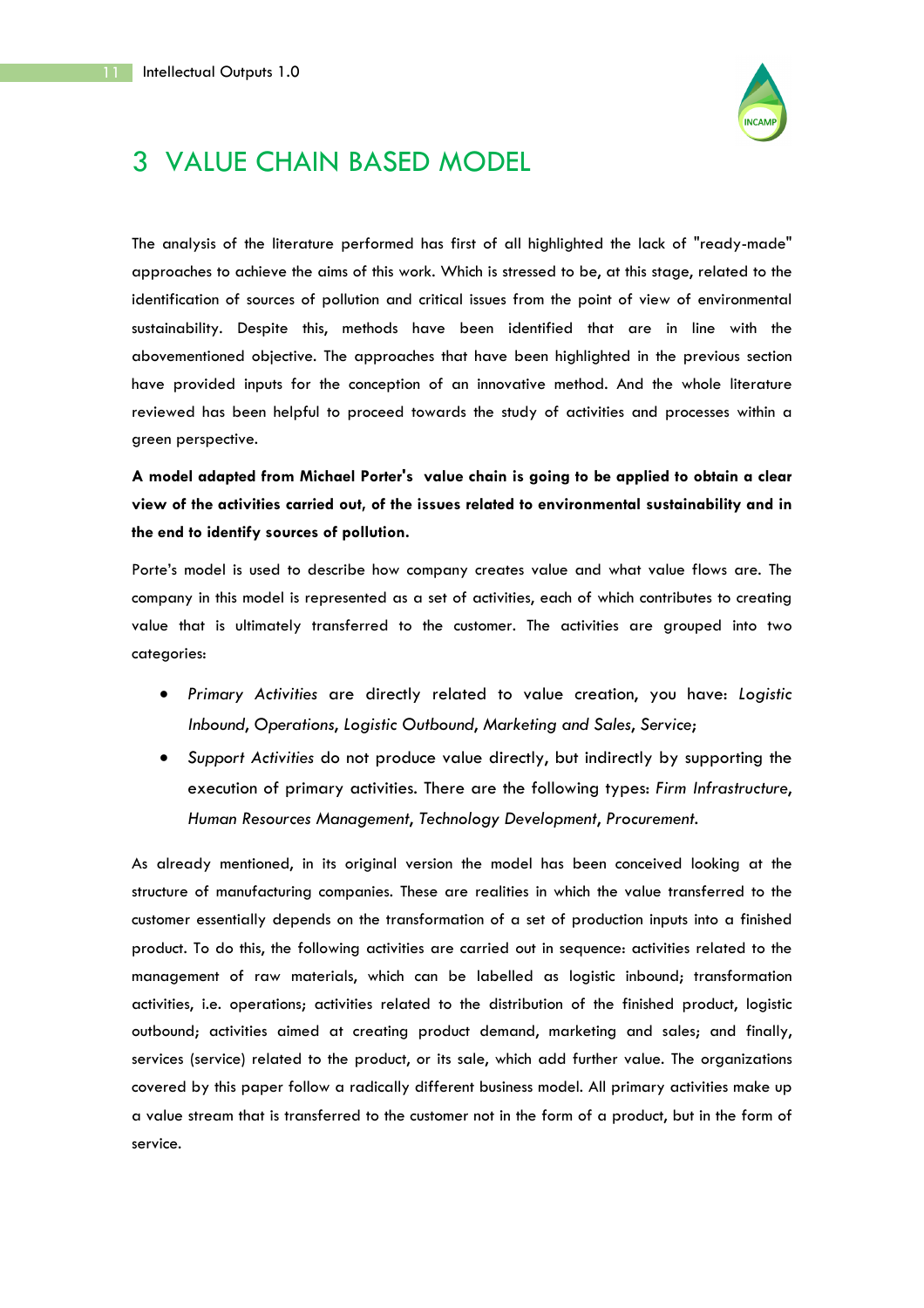

Since a "Porter approach" was considered essential, it was decided to use an adaptation of the original model. The revision proposed here excludes services from the value chain because services are not a component of the value flow, but the value itself. In addition to this, another change has been adopted. Since logistics and marketing activities are in common between the various flows, it was decided not to duplicate them, but to diversify the flows only and only within the operations box according to the type of service offered. Furthermore, if the service should include several processes, a distinction is made between the sub-processes.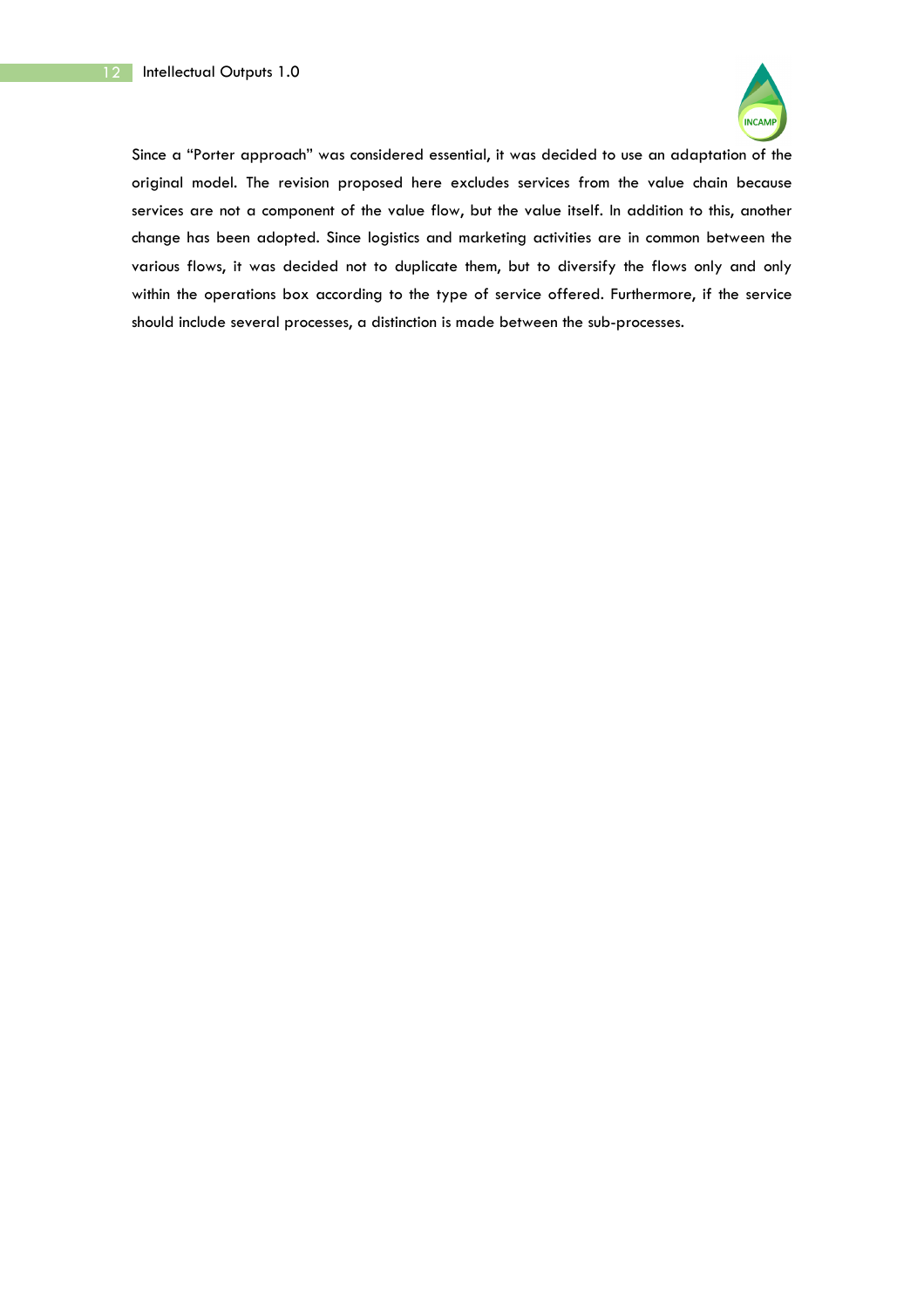

# 4 METHODOLOGY

A very practical approach has been used to achieve this goal. This approach consists in collecting the information needed directly through interaction and dialogue with the insiders and, whenever possible, through direct observation of the structures and activities. The method consists of three steps. The first step was to carry out a search of the port facilities used for pleasure boating in order to identify a set of marinas which meet the established requirements. Then, after contacting the managers of these facilities by telephone, interviews were conducted at the facilities. Finally, the information collected was processed systematically.

## 4.1 Selection of marinas

The search for facilities served to identify marinas to be examined as case studies. Google's Satellite maps and Google search browsers were used to carry out the search. Through the maps it was possible to identify the moorings on the coast. Through the browsers it was possible to obtain general information on the structures and telephone contacts. The ports were selected on the basis of their size, their proximity to the University of Palermo, manager's availability and interest shown in the proposal to cooperate in this project and on the basis of the type of legal entity from which the structure is managed. Small ports located within the urban area of the city of Palermo and managed by s.r.l. have been taken into consideration. The companies identified will be described in the following.

## 4.2 Method of investigation

After identifying the companies, an approach was developed to extrapolate the necessary information. The most appropriate method seemed to be the construction of semi-structured interviews. The structure of the interviews was built following Porter's model and focusing on environmental topics. This method on the one hand provides an essential support tool to focus on the aspects of interest, without the conversation going off track, as well as makes easier to start and stimulate the conversation. On the other hand, it leaves room for in-depth questions on topics that emerge during the interview. Given the lack of initial knowledge of the sector, this method seemed to be the most appropriate for our needs.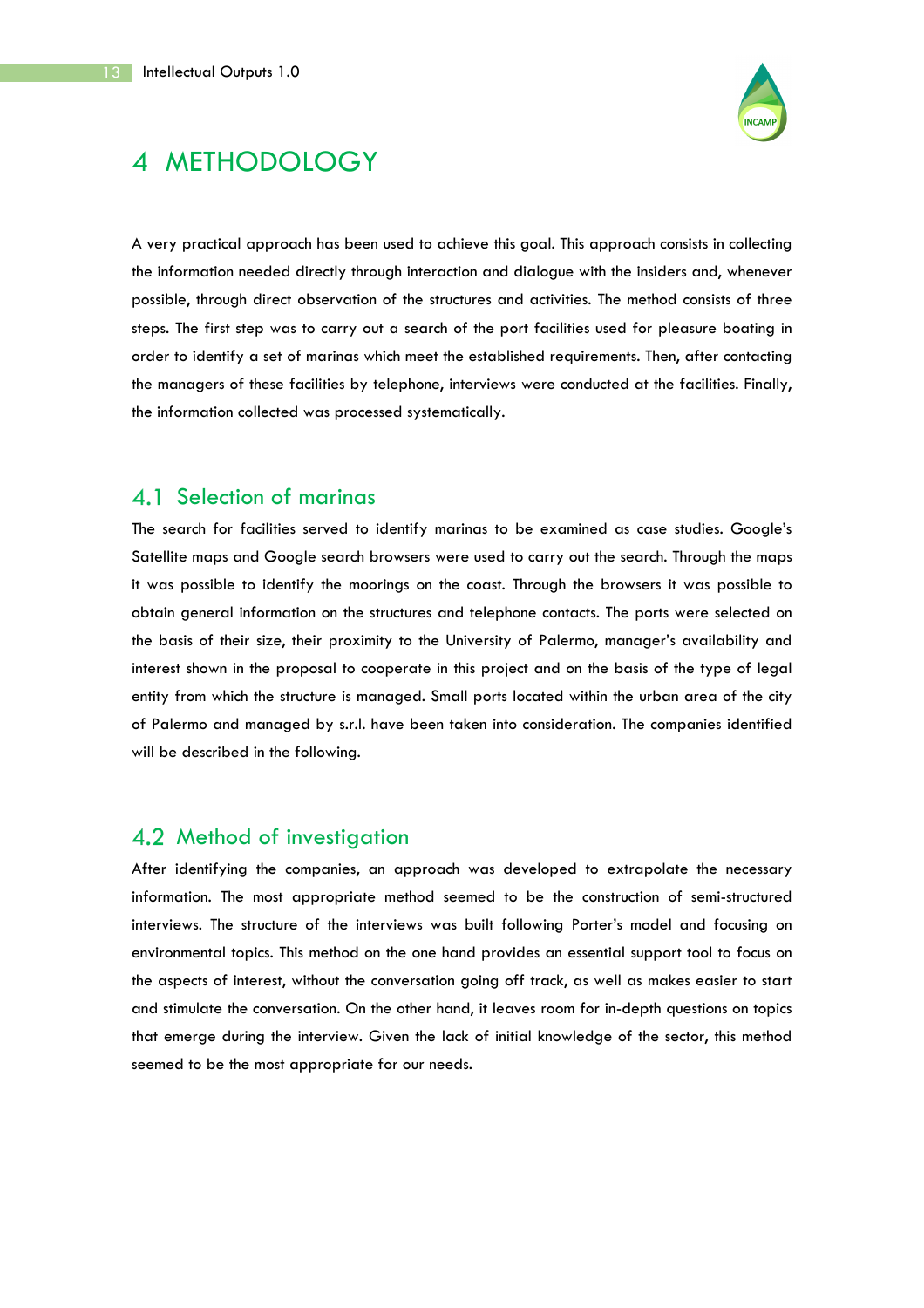

## 4.3 Synthesis of information

In the final part of the work, information obtained have been synthetized using Michael Porter's value chain model as a tool, in order to obtain a complete description of the activities carried out by the companies. However, as already said that Porter's model, having been designed to follow the structure of a manufacturing company, has been used in an version which is adapted for the type of organizations that are the subject of this work. This approach make it possible to take a systematic look at the companies so as not to neglect their key aspects. Subsequently, having now obtained a complete description of the company, taking inspiration from each activity, a green perspective has been adopted, highlighting the possible sources of pollution and waste generated by business processes.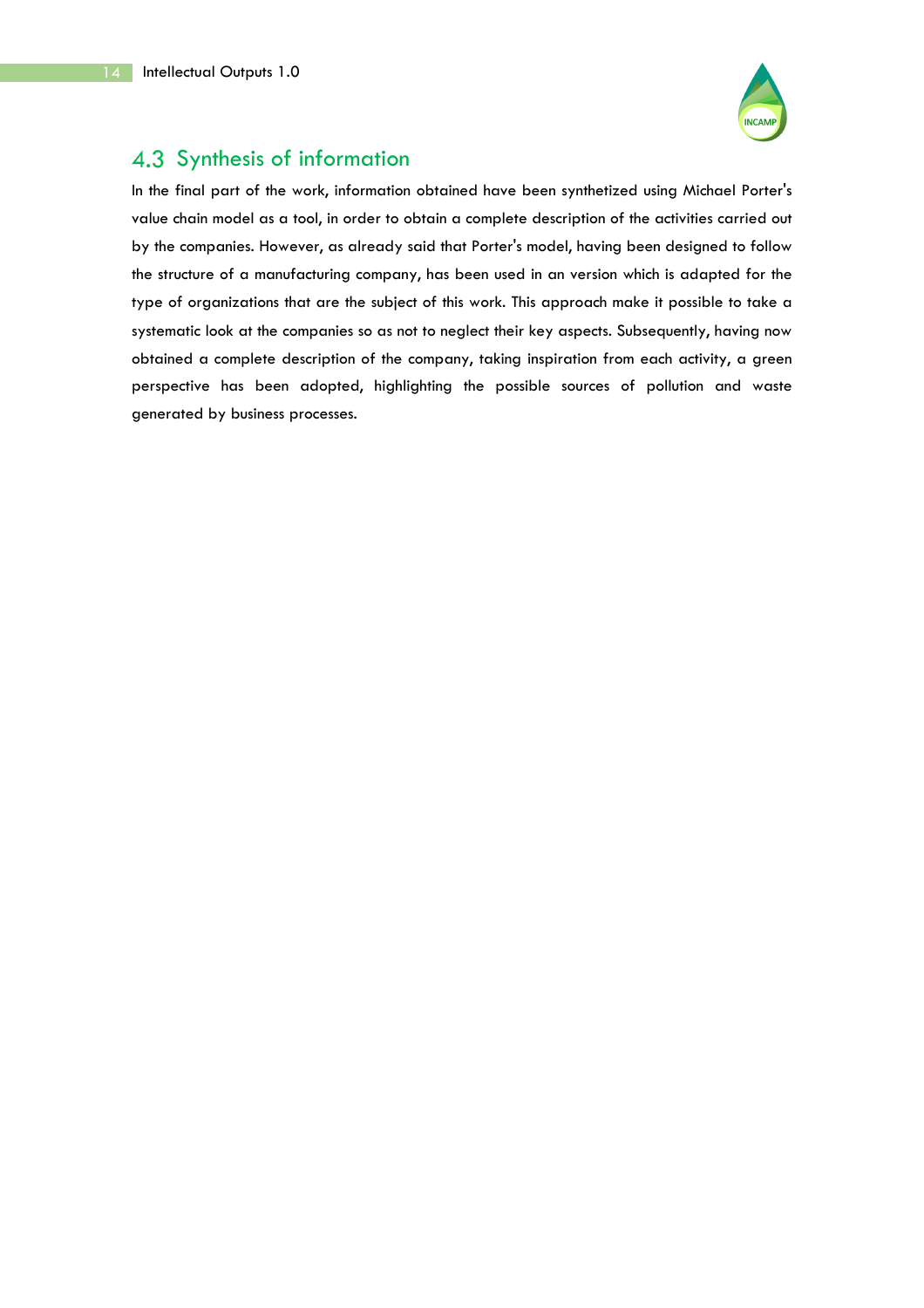

# 5 CASE STUDIES

As mentioned above, companies have been selected for analysis as case studies. The companies, listed in chronological order, are the following:

- Marina Arenella s.r.l.
- Nautica F.lli Galizzi s.r.l.
- Si.Ti.Mar s.r.l.
- Salpancore s.r.l.
- Cantiere Nautico Adorno & Giacalone S.r.l.

Each of them was contacted by telephone and after obtaining a positive result regarding their collaboration, the day of the interview was scheduled. Each interview has been structured based also on information obtained through the companies' websites. In addition, it has generally been addressed to the company's manager or to the person who more than any other was able to have a complete knowledge of the company. Then the information collected were synthetized and value chain adapted model was built. The model made it possible to highlight environmentally relevant activities and processes. Thanks to this, it has been possible to apply a green perspective and to identify the sources of pollution.

#### 5.1 Italian regulations regarding marinas

Until now, the comprehension of the word marina has been taken for granted. Universally, a marina is a small port that serves as a base for pleasure boating and provides services to shipowners. At this point it is appropriate to give a more precise definition and put it in the context of the companies studied.

The Italian legislation (D.P.R 509 of 2 December 1997 and Law no. 84 of 28 January 1994) provides guidelines for the classification of port facilities for pleasure boating. The following distinction is made:

- Tourist port (it is the literal Italian translation of what is called "marina"), "complex of removable and immovable structures built with facilities on land and at sea in order to serve only or mainly pleasure boating and yachting, also through the provision of complementary services".
- Tourist landing place, "portions of multipurpose ports [...] intended to serve pleasure boating and yachting, including the provision of complementary services".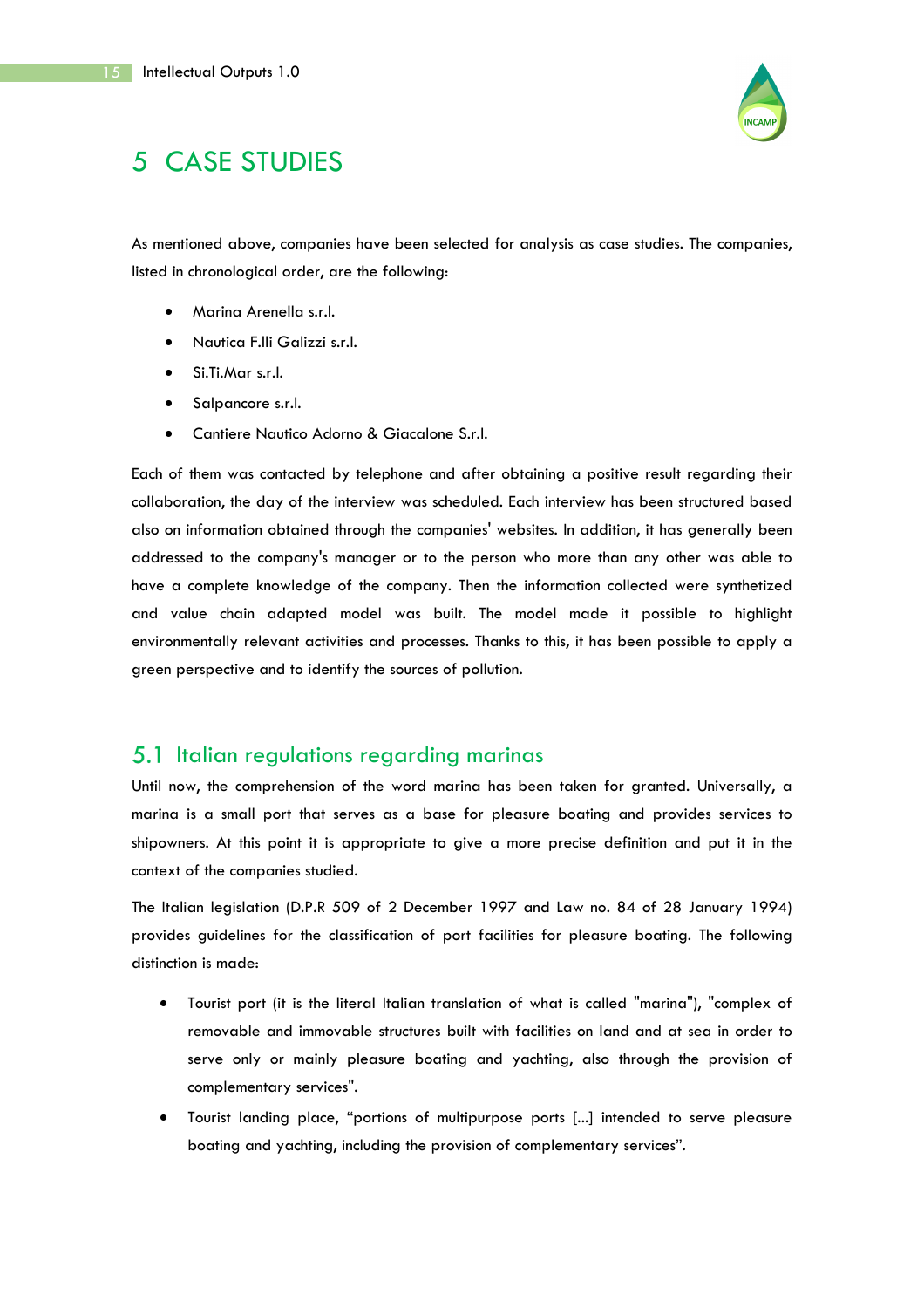

• Mooring points, "maritime state property areas and water bodies equipped with facilities that are not difficult to remove, intended for the mooring, launching and storage of small boats and pleasure craft".

#### 5.2 Marinas examined

Coming back to the companies examined, the most appropriate definition is that of "tourist landing place" rather than marina. In fact, all the facilities under examination are portions of ports rather than actual ports. Despite this, taking into consideration the activities carried out by the companies and the services offered, it is clear that they are no different from those of a real marina (according to the definition given by the regulations). Therefore, for the purposes of the study it is possible to consider these facilities as marinas.

Remaining on the subject, it is possible to begin to describe more closely the reality of Palermo's marinas in order to understand what the fundamental characteristics are. according to the analysis carried out, it has been understood how essentially the work of the companies focuses on two main aspects. One aspect concerns the activities that are typical of pleasure boating. In fact, it concerns the management of moorings. The second type refers to the typical activities of the ship repairing industry, i.e. everything that has to do with the care of pleasure boats. All of this will be explained more accurately in the next paragraphs where a close look at each case study is going to be taken.

In the following, attention is focused on those core activities carried out by the company that are relevant from the point of view of environmental impact. In cases where the value chain model reports "no activities", the type of activity in question is performed by third parties or not performed at all (this is the case for technology development activities). In the course of the analysis, all the activities reported in the models in the figures were studied, but for the sake of synthesis these are not discussed in detail below. Before explaining the results of the analysis, it should be stressed that the information contained in the value chain model was obtained through interviews. Therefore, it cannot be excluded that some information may not have been transmitted by the respondent voluntarily or by forgetfulness. In addition, the interviews in their succession aimed to discover aspects that had not yet been explored, rather than focusing on known aspects unless they were considered crucial. Therefore it is possible that in some spots value chain description may appear to be poorly defined.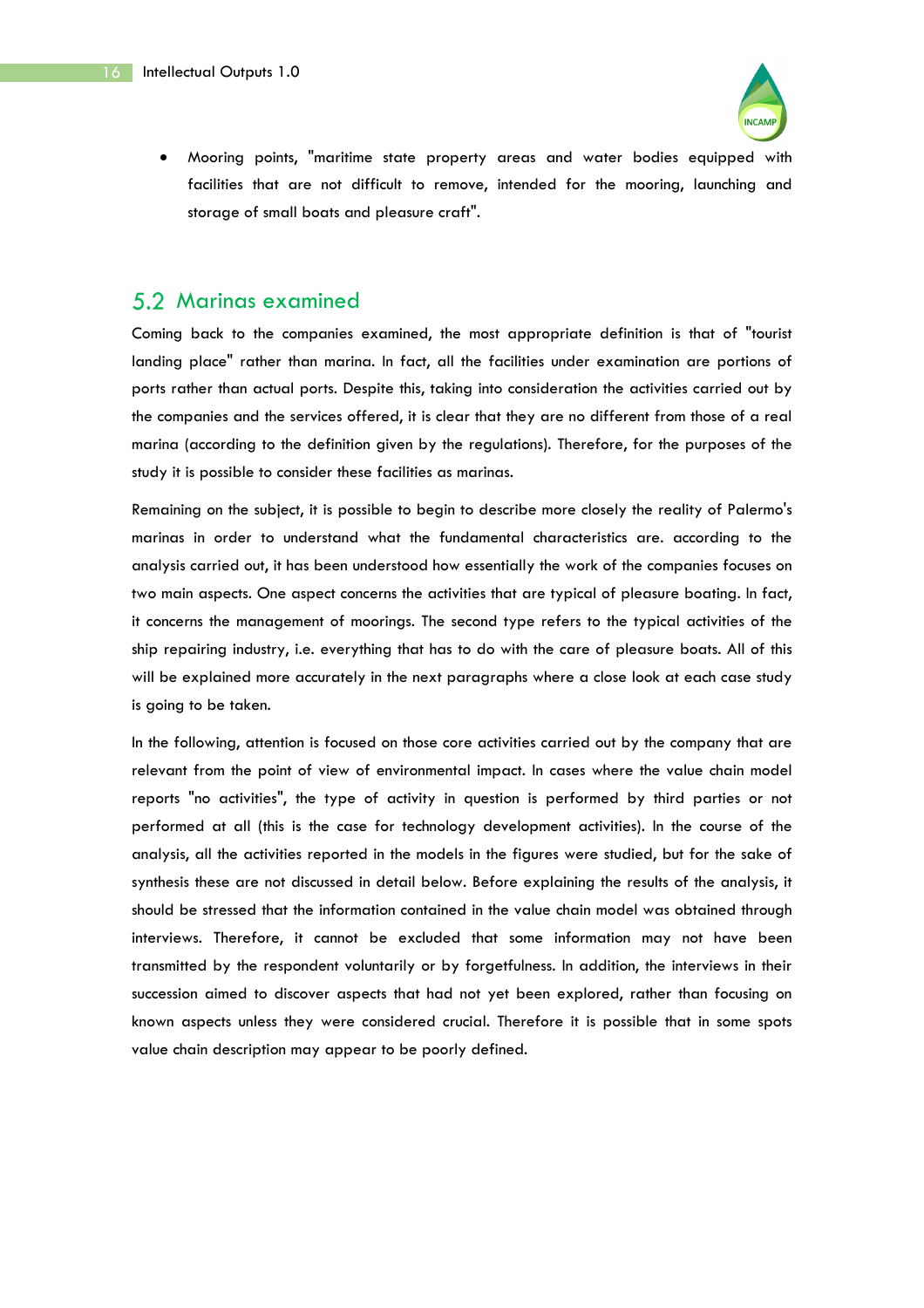

## 5.3 Marina Arenella s.r.l.

Marina Arenella s.r.l. is a dry port in the Arenella district of Palermo. The company is responsible for the management of the piers, maintenance, as well as the management of the storage of boats which, being a dry port, plays a fundamental role for the company's business. The associates of the company take care of the administration. Forklift operators, maintenance technicians and moorers are employed. On average, the total number of people involved in the work is 8 (including the administrators). This is a very modern reality, with a strong awareness of issues related to environmental sustainability. The company, according to one of its partners, operates according to the logic of a quality management system and is committed to minimizing the environmental impact of boat maintenance activities. In addition, the company's managers are committed to maintaining a high level of service for customers by managing, with the support of an information system, the high number of boat handling operations.

|                                                                      |                                                                                                                                                                 | Firm Infrastructure: accounting activities |                            |  |  |  |
|----------------------------------------------------------------------|-----------------------------------------------------------------------------------------------------------------------------------------------------------------|--------------------------------------------|----------------------------|--|--|--|
| Human Resource Management: emloyee recruiting; new employee training |                                                                                                                                                                 |                                            |                            |  |  |  |
|                                                                      |                                                                                                                                                                 | Technoogy Development: no activity         |                            |  |  |  |
|                                                                      | Procurement: maintenance equipment suppliers management; production input supply management<br>(water and elecricity); maintenance service companies management |                                            |                            |  |  |  |
| <b>Inbound Logistics</b>                                             | <b>Operations</b>                                                                                                                                               | <b>Outbound Logistics</b>                  | <b>Marketing and Sales</b> |  |  |  |
| • Maintenance<br>equipment storage                                   | • Dry port service                                                                                                                                              | •Boat launching                            | no activities              |  |  |  |
| ● Boat hauling                                                       | •Mooring place rental                                                                                                                                           | • Special waste disposal                   |                            |  |  |  |
| . Boat mooring                                                       | • Routine boat<br>maintencance<br>• Boat interior                                                                                                               | ·Solid urban waste<br>disposal             |                            |  |  |  |
|                                                                      | maintenance<br><b>• Extraordinary boat</b><br>maintenance                                                                                                       |                                            |                            |  |  |  |
|                                                                      | . Water supply service<br>• Electricity supply<br>service                                                                                                       |                                            |                            |  |  |  |
|                                                                      | ·Mechanical worksphpo                                                                                                                                           |                                            |                            |  |  |  |
|                                                                      | • Restaurant and bar                                                                                                                                            |                                            |                            |  |  |  |

FIGURE 6 - MARINA ARENELLA S.R.L. VALUE CHAIN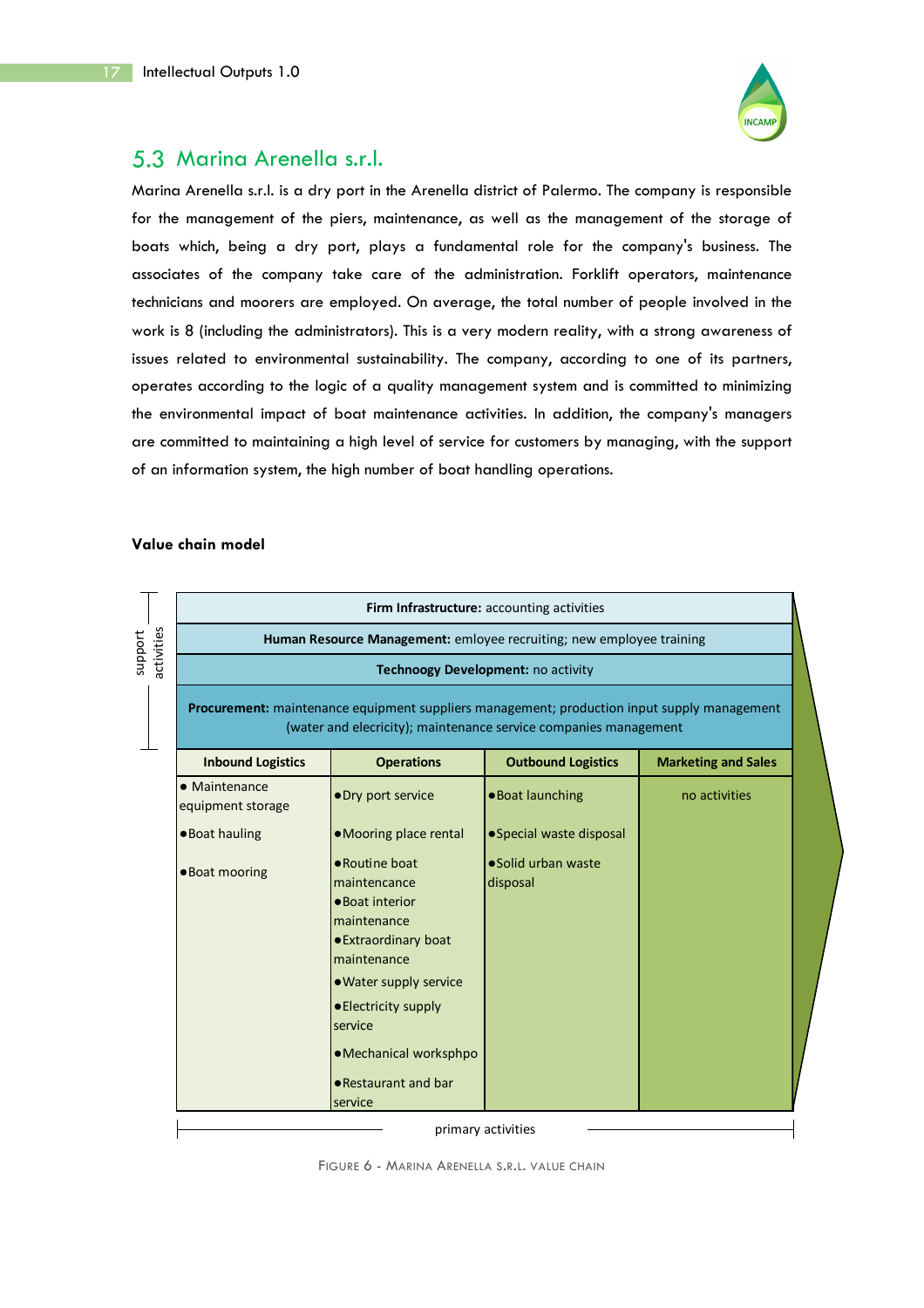

## 5.4 Nautica F.IIi Galizzi s.r.l.

Nautica Fratelli Galizzi s.r.l. is a historical family business in the port of "La Cala" of Palermo that has been active in the ship repair industry since 1860. What distinguishes this repair yard from others is the considerable experience in the maintenance of hulls, not only of the most modern fiberglass boats, but also of wooden vintage boats. The company also deals with mooring rental and therefore with the management of the piers, but this is a secondary business for them compared to maintenance, which is the core of the company's business. The number of employees is five, of which four are actively involved in core activities while the remaining member carries out secretarial work. No one has a specialization or any kind of qualification, they all "learned the job" in the field. The main driver towards environmental sustainability are regulations.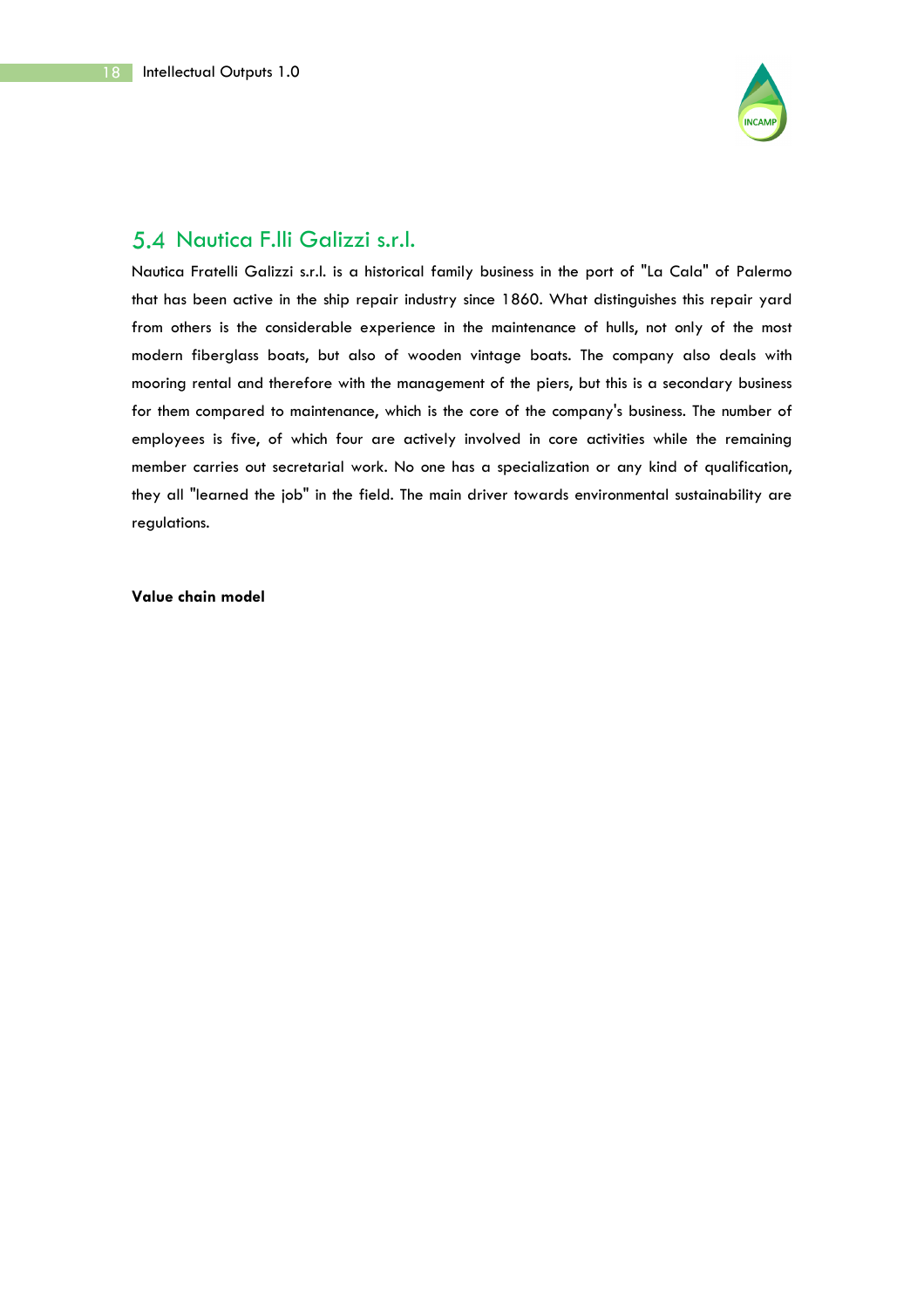

٦

|         |            |                                    |                                                                                                                                                                                               | Firm Infrastructure: no activity       |                                         |  |
|---------|------------|------------------------------------|-----------------------------------------------------------------------------------------------------------------------------------------------------------------------------------------------|----------------------------------------|-----------------------------------------|--|
| support | activities |                                    |                                                                                                                                                                                               | Human Resource Management: no activity |                                         |  |
|         |            |                                    |                                                                                                                                                                                               | Technoogy Development: no activity     |                                         |  |
|         |            |                                    | Procurement: maintenance equipment suppliers management; production input supply management<br>(water and elecricity); maintenance service companies management; management of relations with | nautical magazines                     |                                         |  |
|         |            | <b>Inbound Logistics</b>           | <b>Operations</b>                                                                                                                                                                             | <b>Outbound Logistics</b>              | <b>Marketing and Sales</b>              |  |
|         |            | • Maintenance<br>equipment storage | • Routine boat<br>manteincance                                                                                                                                                                | . Boat launching                       | ·Social media profile<br>management     |  |
|         |            | •Boat hauling                      | • Boat boat interior<br>maintenance                                                                                                                                                           | • Special waste disposal               | ·Booking platform<br>profile management |  |
|         |            | . Boat mooring                     | ● Extraordinary boat<br>maintenance                                                                                                                                                           | • Solid urban waste<br>disposal        |                                         |  |
|         |            |                                    | •Boat storage                                                                                                                                                                                 |                                        |                                         |  |
|         |            |                                    | •Mooring place rental                                                                                                                                                                         |                                        |                                         |  |
|         |            |                                    | • Piers management                                                                                                                                                                            |                                        |                                         |  |
|         |            |                                    | . Water supply service                                                                                                                                                                        |                                        |                                         |  |
|         |            |                                    | • Electricity supply<br>service                                                                                                                                                               |                                        |                                         |  |
|         |            |                                    | • Picnic area                                                                                                                                                                                 |                                        |                                         |  |
|         |            |                                    | · Wi-fi service                                                                                                                                                                               |                                        |                                         |  |

primary activities

FIGURE 7 - NAUTICA F.LLI GALIZZI S.R.L. VALUE CHAIN

## Si.Ti.Mar s.r.l.

**F** 

Si.Ti.Mar. s.r.l. is a company located in the port of "La Cala" of Palermo which is mainly involved in the management of piers. It has a modern management characterized by a remarkable attention to the customer. Maintenance activities are also carried out, but these are very basic operations. The core activity is in fact the management of the piers and the assistance of the customer, who in addition to services related to the boat can take advantage of concierge services. The company is managed by an administrator who also acts as a concierge, but he is not the owner of the company. There are three employees, two moorers and a night watchman. Since very simple maintenance activities are carried out by the company, environmental sustainability is not a major management concern.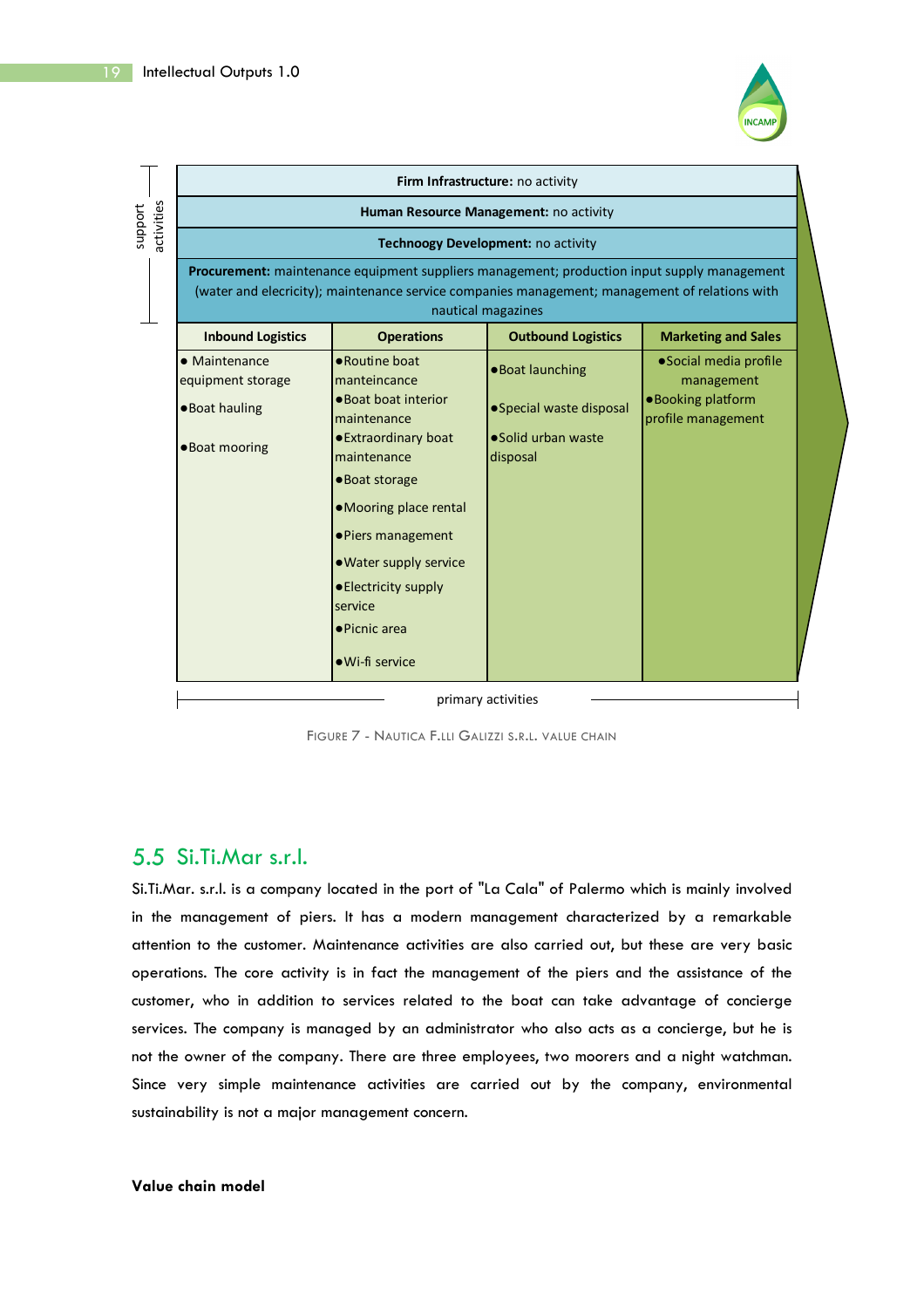

|         |            |                                    |                                                                                                                                                                                                      | Firm Infrastructure:no activity        |                                          |  |
|---------|------------|------------------------------------|------------------------------------------------------------------------------------------------------------------------------------------------------------------------------------------------------|----------------------------------------|------------------------------------------|--|
| support |            |                                    |                                                                                                                                                                                                      | Human Resource Management: no activity |                                          |  |
|         | activities |                                    |                                                                                                                                                                                                      | Technoogy Development: no activity     |                                          |  |
|         |            |                                    | <b>Procurement:</b> maintenance equipment suppliers management; production input supply management<br>(water and elecricity); maintenance service companies management; management of communications | of service companies of various kinds  |                                          |  |
|         |            | <b>Inbound Logistics</b>           | <b>Operations</b>                                                                                                                                                                                    | <b>Outbound Logistics</b>              | <b>Marketing and Sales</b>               |  |
|         |            | • Maintenance<br>equipment storage | •Mooring place rental                                                                                                                                                                                | . Boat launching                       | ·Social media profile<br>management      |  |
|         |            | •Boat hauling                      | • Piers management                                                                                                                                                                                   | • Special waste disposal               | •Company website<br>management           |  |
|         |            | . Boat mooring                     | • Routine boat<br>maintenance                                                                                                                                                                        | •Solid urban waste<br>disposal         | ● Booking platform<br>profile management |  |
|         |            |                                    | •Boat storage                                                                                                                                                                                        |                                        |                                          |  |
|         |            |                                    | • Boat transfer service                                                                                                                                                                              |                                        |                                          |  |
|         |            |                                    | . Water supply service                                                                                                                                                                               |                                        |                                          |  |
|         |            |                                    | • Electricity supply                                                                                                                                                                                 |                                        |                                          |  |
|         |            |                                    | service                                                                                                                                                                                              |                                        |                                          |  |
|         |            |                                    | • Restrooms                                                                                                                                                                                          |                                        |                                          |  |
|         |            |                                    | · Wi-fi service                                                                                                                                                                                      |                                        |                                          |  |
|         |            |                                    | •Concierge services                                                                                                                                                                                  |                                        |                                          |  |
|         |            |                                    |                                                                                                                                                                                                      | primary activities                     |                                          |  |

FIGURE 8 - SI.TI.MAR S.R.L. VALUE CHAIN

## 5.6 Salpancore s.r.l.

Salpancore s.r.l. is a company located in the port of "La Cala" of Palermo. It deals with mooring management and maintenance. The company is mainly focused on dock management and customer care. The ship repair on the other hand plays a marginal role. Three employees work there, one of whom is in charge of administration and customer care and the other two of the operational part and maintenance activities. The owner of the company is not involved in routine activities.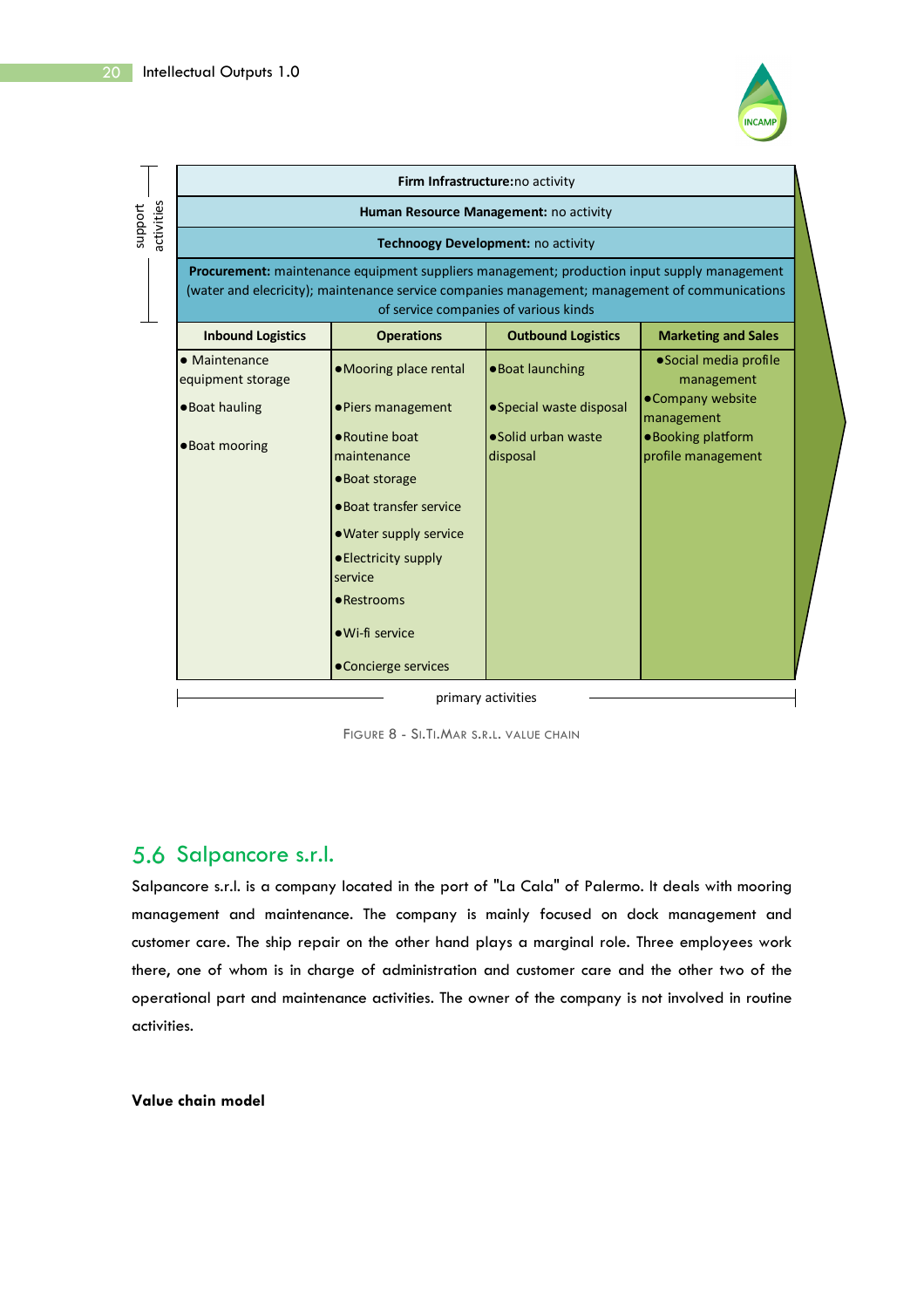

|            |                                    |                                     | Firm Infrastructure: accounting activities                                                                                                                                                                                             |                                         |  |
|------------|------------------------------------|-------------------------------------|----------------------------------------------------------------------------------------------------------------------------------------------------------------------------------------------------------------------------------------|-----------------------------------------|--|
| activities |                                    |                                     | Human Resource Management: new employee training; emloyee recruiting                                                                                                                                                                   |                                         |  |
|            |                                    |                                     | Technoogy Development: no activity                                                                                                                                                                                                     |                                         |  |
|            |                                    |                                     | Procurement: maintenance equipment suppliers management; production input supply management<br>(water and elecricity); maintenance service companies management; management of communications<br>of service companies of various kinds |                                         |  |
|            | <b>Inbound Logistics</b>           | <b>Operations</b>                   | <b>Outbound Logistics</b>                                                                                                                                                                                                              | <b>Marketing and Sales</b>              |  |
|            | • Maintenance<br>equipment storage | ·Piers management                   | ·Boat launching                                                                                                                                                                                                                        | •Company website<br>management          |  |
|            | ● Boat hauling                     | •Mooring place rental               | • Special waste disposal                                                                                                                                                                                                               | ·Booking platform<br>profile management |  |
|            | . Boat mooring                     | •Boat storage                       |                                                                                                                                                                                                                                        |                                         |  |
|            |                                    | • Boat transfer service             |                                                                                                                                                                                                                                        |                                         |  |
|            |                                    | • Routine boat<br>manteincance      |                                                                                                                                                                                                                                        |                                         |  |
|            |                                    | ● Extraordinary boat<br>maintenance |                                                                                                                                                                                                                                        |                                         |  |
|            |                                    | • Water supply service              |                                                                                                                                                                                                                                        |                                         |  |
|            |                                    | • Electricity supply<br>service     |                                                                                                                                                                                                                                        |                                         |  |
|            |                                    | • Wi-fi service                     |                                                                                                                                                                                                                                        |                                         |  |
|            |                                    | •Concierge services                 |                                                                                                                                                                                                                                        |                                         |  |

FIGURE 9 - SALPANCORE S.R.L. VALUE CHAIN

## 5.7 Cantiere Nautico Adorno & Giacalone s.r.l.

Cantiere Nautico Adorno & Giacalone S.r.l. is a family business located in the port "La Cala" of Palermo. The company takes care of both the maintenance of pleasure boats as well as the management of the piers. It can be said that the two types of activities are equally important although the company is mostly known as a ship repaire yard. In fact, on the one hand the company enjoys an excellent reputation as a repair yard and has highly qualified workers, on the other hand it is very attentive to the needs of customers and is committed in providing a service that goes beyond the simple activities related to the boat. In the daily activities two general workers are involved, one specialized in painting and one specialized in both painting and welding. The administration is managed by members of the family of entrepreneurs, two of whom are mainly involved in accounting and two others are involved in the management and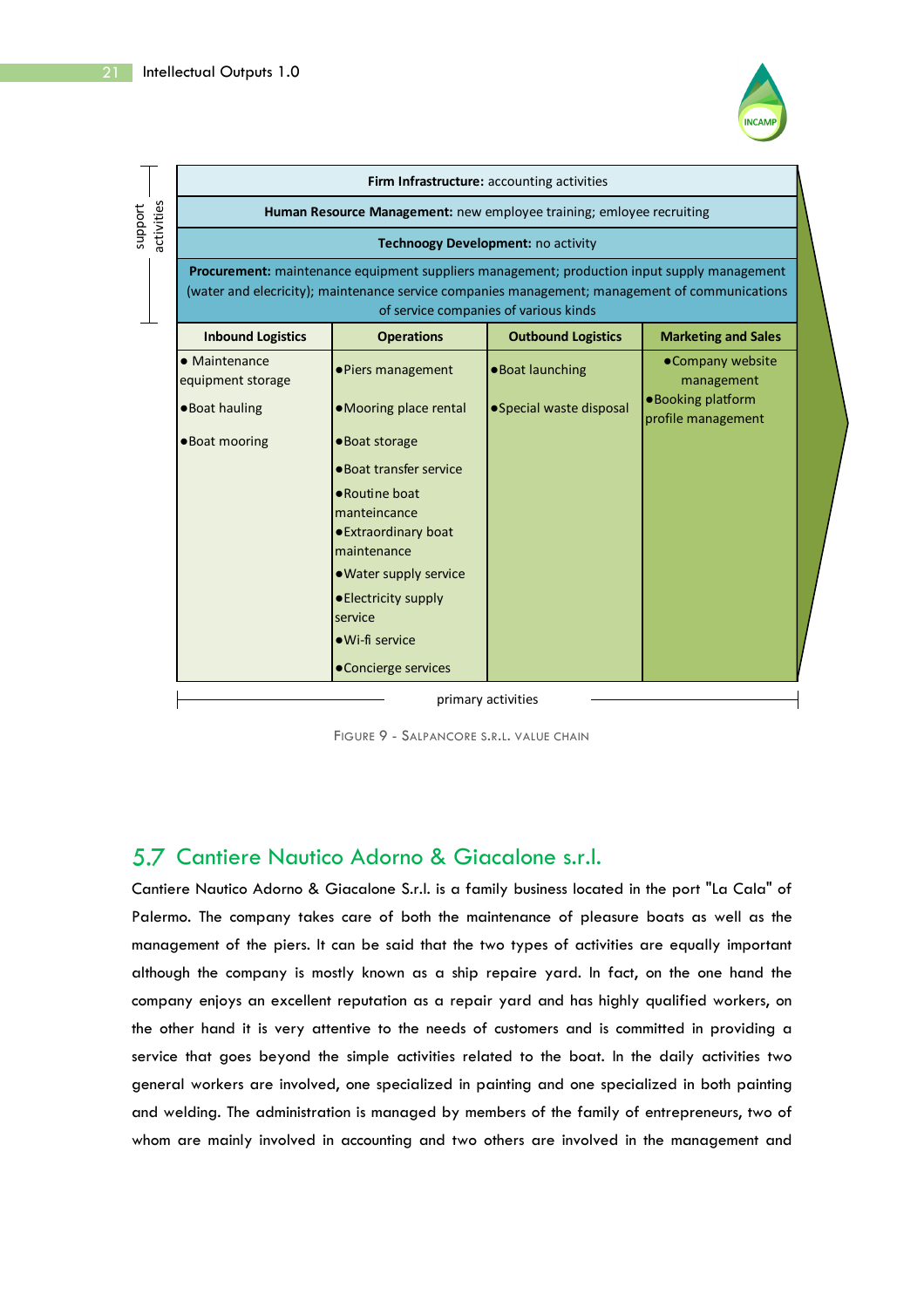

execution of maintenance activities. From an environmental point of view, the administrators are very careful and scrupulous in respecting the regulations.

#### **Value chain model**

| Firm Infrastructure: accounting activities                           |                                                                                                                                                                                               |                                       |                                         |  |  |  |  |
|----------------------------------------------------------------------|-----------------------------------------------------------------------------------------------------------------------------------------------------------------------------------------------|---------------------------------------|-----------------------------------------|--|--|--|--|
| Human Resource Management: new employee training; emloyee recruiting |                                                                                                                                                                                               |                                       |                                         |  |  |  |  |
|                                                                      |                                                                                                                                                                                               | Technoogy Development: no activity    |                                         |  |  |  |  |
|                                                                      | Procurement: maintenance equipment suppliers management; production input supply management<br>(water and elecricity); maintenance service companies management; management of communications | of service companies of various kinds |                                         |  |  |  |  |
| <b>Inbound Logistics</b>                                             | <b>Operations</b>                                                                                                                                                                             | <b>Outbound Logistics</b>             | <b>Marketing and Sales</b>              |  |  |  |  |
| • Maintenance<br>equipment storage                                   | • Routine boat<br>manteincance                                                                                                                                                                | •Boat launching                       | •Booking platform<br>profile management |  |  |  |  |
| ● Boat hauling                                                       | <b>• Extraordinary boat</b><br>maintenance                                                                                                                                                    | • Special waste disposal              | ·Social media profile<br>management     |  |  |  |  |
| •Boat mooring                                                        | •Boat engine routine<br>maintenance                                                                                                                                                           |                                       |                                         |  |  |  |  |
|                                                                      | •Mooring place rental                                                                                                                                                                         |                                       |                                         |  |  |  |  |
|                                                                      | • Piers management                                                                                                                                                                            |                                       |                                         |  |  |  |  |
|                                                                      | •Boat storage                                                                                                                                                                                 |                                       |                                         |  |  |  |  |
|                                                                      | • Restrooms                                                                                                                                                                                   |                                       |                                         |  |  |  |  |
|                                                                      | · Wi-fi service                                                                                                                                                                               |                                       |                                         |  |  |  |  |
|                                                                      | •Boat rental                                                                                                                                                                                  |                                       |                                         |  |  |  |  |
|                                                                      | • Electricity supply                                                                                                                                                                          |                                       |                                         |  |  |  |  |
|                                                                      | service<br>. Water supply service                                                                                                                                                             |                                       |                                         |  |  |  |  |
|                                                                      | • Concierge services                                                                                                                                                                          |                                       |                                         |  |  |  |  |

FIGURE 10 - CANTIERE NAUTICO ADORNO & GIACALONE S.R.L. VALUE CHAIN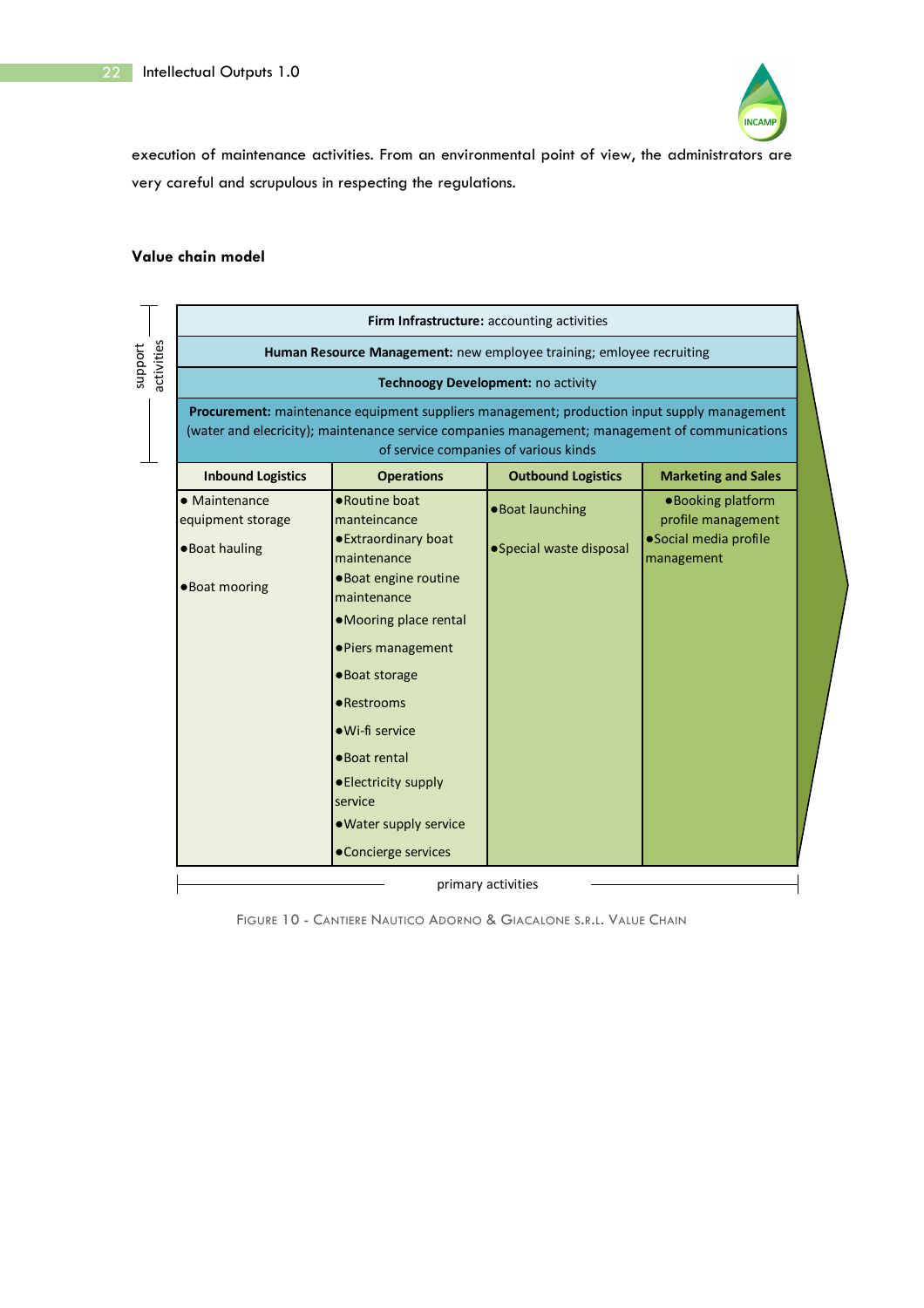

# 6 ACTIVITY ANALYSIS

Value chain has allowed us to take a look at companies from above. It has also given the opportunity to understand which are the core activities and processes on which the business is based on and to highlight sources of pollution. A more in-depth analysis of the activities allows to better understand their environmental impact. The analysis of the activities is carried out in the following paragraphs. Although sources of pollution have already been identified, this analysis add new information, synthetize all information collected and propose sustainability driven reflection which better allow to comprehend the impact of already identified sources. It also focuses on and investigates what are the common aspects of the companies' activities, which are to be considered typical of the sector. These aspects, given the remarkable similarity of the companies, that can be noted by looking at the different value chains, are by no means few.

## 6.1 Maintenance equipment storage

This is the set of activities that are linked to the reception and storage of equipment that is essential to carry out maintenance activities. This includes, for example, materials such as gloves, paints, screws or zinc plates. Storage operations do not seem to have much impact on the environment. In fact, the goods are small in size and in volume. However, storage operations use forklifts and heavy vehicles are required to deliver the goods. In this case the use of electric forklifts and a supply management aimed at reducing CO2 emissions (e.g. less frequent orders) could reduce the environmental impact of the activity. It should be noted that almost all the material stored can be a source of pollution in case of dispersion. It is also necessary to ensure the traceability of the goods according to the regulations.

## 6.2 Boat mooring

The mooring process consists of the owner's reception activities and assistance during the actual mooring phase. Generally client is responsible for the execution of mooring, but it is considered good practice to assist him by giving instructions. It must be said that during the whole operation the boat's engine generally remains switched on, so the longer the time taken, the more pollution will be produced. Therefore, practices that facilitate mooring and the use of experienced personnel is certainly very advantageous. In addition to this, there are activities that could be defined as bureaucratic, such as the verification of the port of departure of the shipowner or his registration. This type of activity also reveals potential sources of pollution. If, for example, the verification operations are prolonged for a long time, the client will not be able to moor while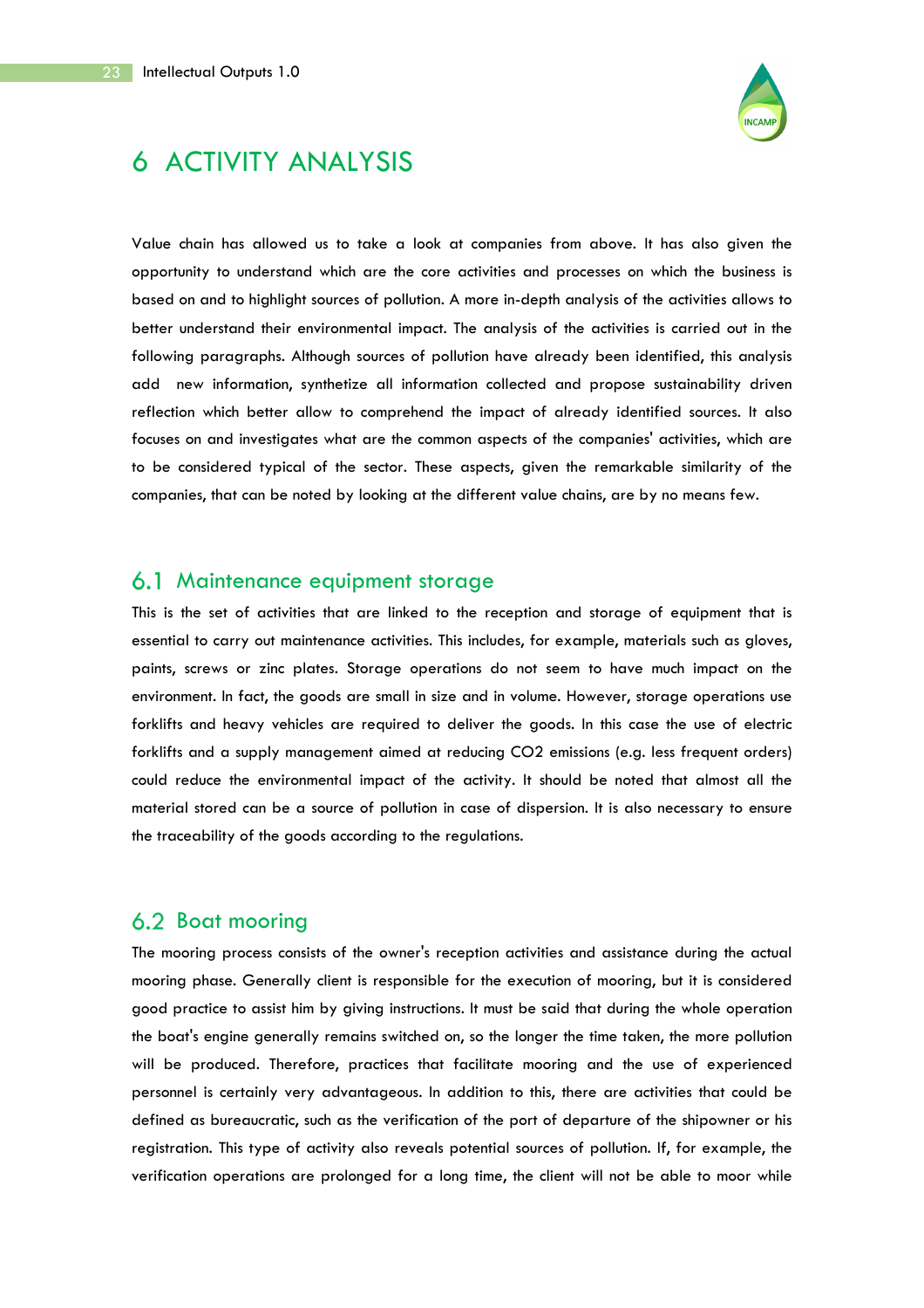

waiting. In addition, if the mooring has not yet been assigned or has not been vacated yet, the customer's waiting time will increase, so also CO2 emissions increase.

Another fundamental aspect related to the owner's reception is related to regulations. In fact, although it is likely to be presumed that the customer already knows the regulations and knows what can and cannot be done, it is good to inform him of his obligations. For example, Italian law prohibits shipowners from using on-board toilets when this involves unloading waste in port.

## 6.3 Boat hauling

It consists of lifting the boat generally before maintenance or storage activities. It is carried out using a crane or a forklift. In this case the main problem is related to emissions from lifting equipment. Therefore, the use of more ecological vehicles certainly results in less pollution. Since operations of this type can be very frequent, for example in the case of a dry port, it is recommended that the vehicle used is kept in an optimal operating condition. Conversely, emissions could be higher. Another possible source of pollution could come from the internal handling of ships that have been taken up on shore. If this does not appear to be relevant for a small shipyard, it could be highly impacting on a larger structure or dry dock.

## 6.4 Mooring place rental

Mooring place rental concerns the set of activities starting with the receiving of bookings from a shipowner. They concern the management of reservations, the preparation of the preventive and of the contract and the consequent assignment of the mooring place, but also the possible rearrangement of the disposition of the boats. In fact, depending on the tonnage of the boats it may be necessary to change the layout of the boats already moored (but this is more an extraordinary than a routine situation). A crucial element in this process is to ensure that the place assigned to a boat is free and ready to accommodate the incoming boat. These activities are generally carried out with the support of information systems. It can be used simple platform to manage bookings, up to more sophisticated mooring assignment systems. A good system to ensure efficient communication between employer is also crucial. All this is essential to ensure the efficiency of the process. An inefficient process could be problematic from a CO2 emissions point of view. An incoming shipowner who does not find the assigned position already vacated would have to wait with the risk of increasing emissions. As mentioned, another important aspect concerns the rearrangement of boat disposition. A poorly reasoned arrangement can have the effect of increasing the number of boat movements necessary to find a suitable configuration of the port.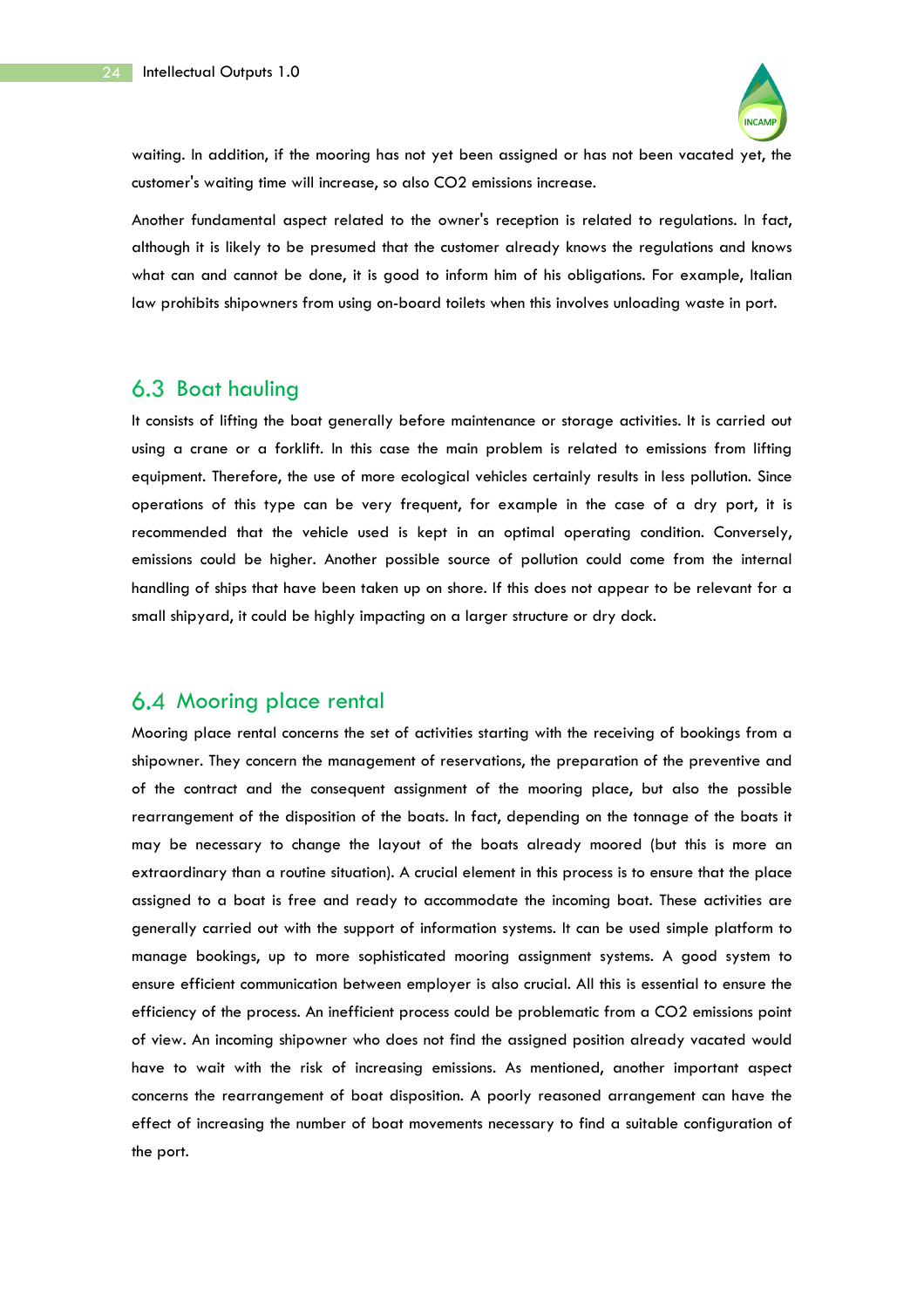

## 6.5 Piers management

These activities are necessary to ensure that boats moored remain in a safe condition. In For this purpose, companies use video surveillance systems. This, on the one hand, prevents vandalism or theft and, on the other, is a useful tool for monitoring the condition of boats. This is not only useful for the protection of the customer's property, but also from an environmental point of view. In fact, a moored boat is to be considered a potentially polluting element. In particular, adverse weather conditions could damage the boat, causing the dispersion of pollutants such as fuel, oils or bilge content into the sea. Therefore, even if according to the law the responsibility of the boat lies with the owner, if one of the company's employees should notice that the boat has been badly moored or is in a precarious safety condition, he will intervene to improve the mooring conditions. It is therefore essential to have an excellent knowledge of mooring techniques and technical knowledge of the boats.

## 6.6 Boat maintenance

Activities concerning the maintenance of the boat are certainly the most relevant from the point of view of environmental impact for the type of company in question. Both for the dangerous nature of the waste produced and for the frequency with which the maintenance activities are carried out.

Speaking of maintenance, it refers to ordinary maintenance activities and in particular those carried out on the hull of the boat. Some of the companies examined also deal with extraordinary maintenance operations, which are more complex and require a more qualified workforce. Others also carry out maintenance work on the interiors and other parts of the boat (if minor problems are involved). But given the importance of routine maintenance for the companies examined, as well as the greater frequency of this type of intervention compared to others, the focus during the surveys was mainly on routine maintenance activities. In any case, the extraordinary activities are to be considered similar in terms of environmental impact to ordinary activities.

Returning to the description of the activities, ordinary maintenance concerns the control, cleaning, potential repairs and replacement of parts of various kinds (such as zinc plate or sea cocks) that must be disposed as special wastes. The main focus is on the hull of the vehicle but the entire boat is inspected. Another very common activity is a treatment necessary to eliminate and prevent damage caused by osmosis of water between the layers of fiberglass. In any case, maintenance work involves abrasion of the layers (on the entire hull or on portions) of old paint and ends with painting (which requires different types of products). These repair and cleaning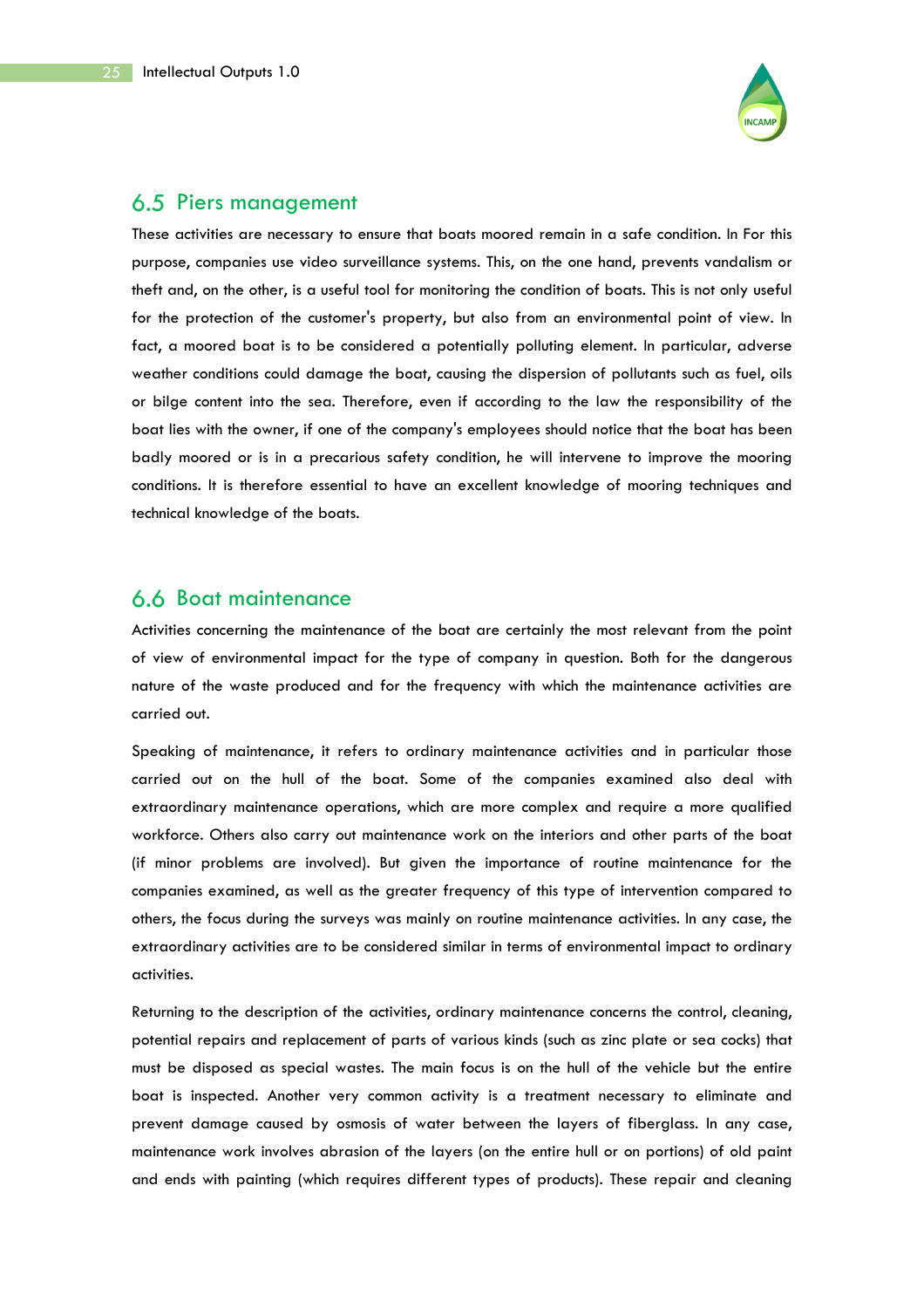

activities produce waste that has a high environmental impact. In particular, dusts and liquid wastes containing oils and other pollutants are produced. Those are collected in special tanks and subsequently disposed of. In addition, objects used during the activities such as gloves, rags or safety masks and containers of used chemical products must also be disposed of as special waste. Often the engine oil is also changed, in these cases even the exhausted oil has to be disposed as special waste. It should be stressed that in order to be able to carry out these activities in environmental safeguards it is necessary to have the appropriate equipment and facilities. Also the necessary technical knowledge about materials involved and the risks associated with them, as well as adequate training on safety at work. During maintenance, activities that require the intervention of vessel lifting vehicles are also carried out. For them the above considerations are applicable.

## 6.7 Boat storage

It covers the transfer of the boat to a storage and the activities related to the assignment and traceability of the assigned spaces. The designated place may be an indoor warehouse or an outdoor storage facility on a yard. For the execution of this activity lifting vehicles are required, for which the comments made above may be considered applicable. It is also important to point out that boat storage is to be considered as a very useful practice in favor of environmental sustainability. The boat in the water, as already mentioned, is itself a potentially polluting element. Therefore, hauling the boat and storing it eliminates the risk of the boat being damaged and therefore the potential dispersion of polluting material. Another advantage of keeping the boat out of the water is that no vegetation forms on the hull. This reduces the need to apply antifouling paint which is a pollutant. In this direction, the use of a dry dock rather than a classic marina is advantageous. In fact, the dry port provides for hauling every time the boat returns to port and does not have to be used again in the short term. In a traditional marina instead the storage of the boat is done mainly during the winter season. Of course it should be noted that the dry dock needs more space for storage of boats and leads to an increase in the number of hauling and launching operations.

#### 6.8 Boat launching

It consists in the positioning of the boat in the assigned mooring place and in the preparation of the boat so that it can be used by the shipowner. This is essentially the reverse process to boat hauling. It also requires the use of a lifting vehicle. From an environmental point of view, the previous considerations regarding the use of a lifting vehicle still apply. It is also worth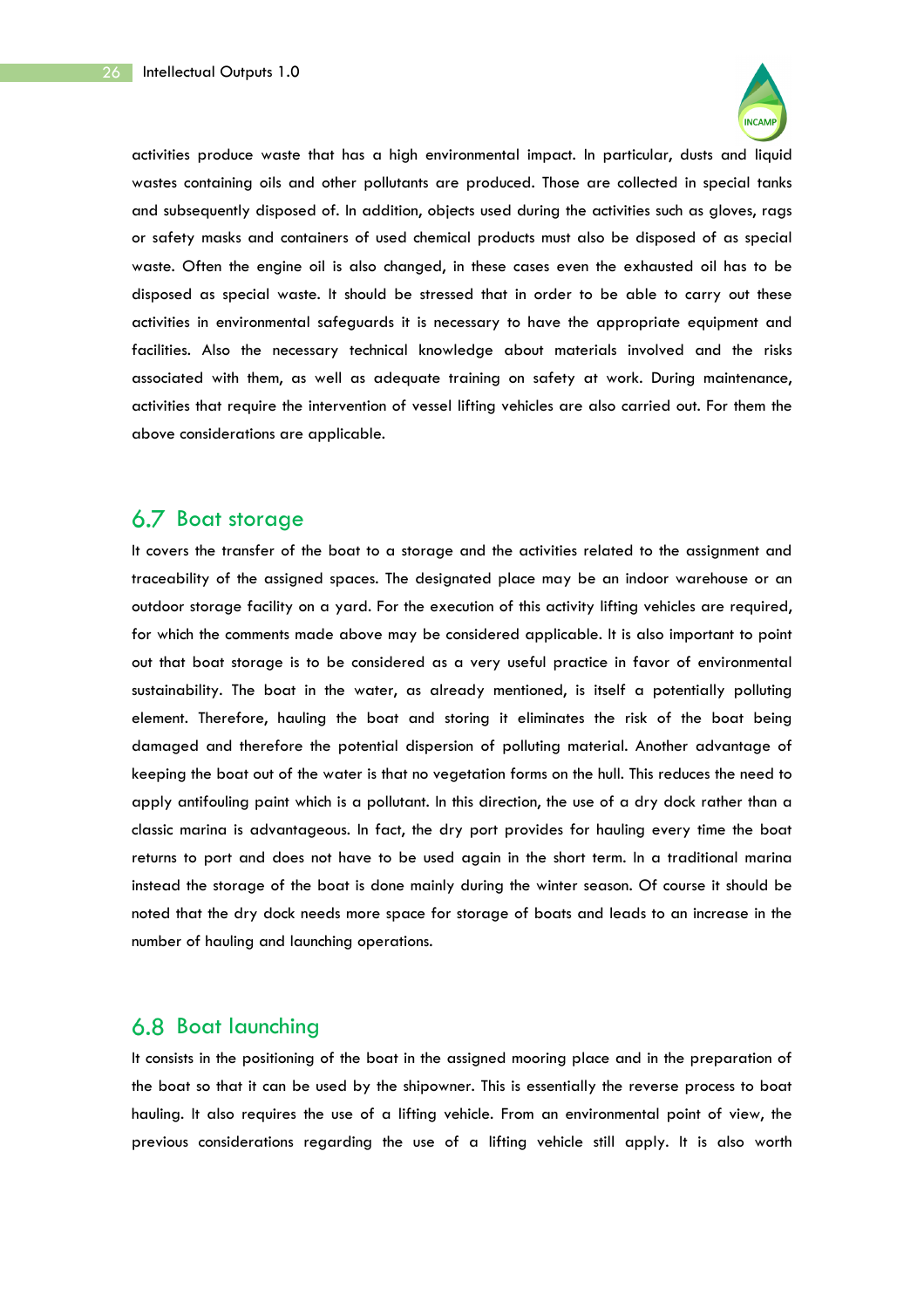

mentioning that handling operations should be managed in the most efficient way and carried out with a focus on minimizing CO2 emissions.

## Waste disposal

Waste disposal may concern both solid urban waste and special waste of various kinds. As far as solid urban waste is concerned, this is no difference at all from domestic waste. Those are produced either by the cleaning of the marina areas (clearly not the maintenance areas) or by customers, who collect them while they are in the boats and once landed they have to dispose. This waste is simply placed in the containers used for collection and then collected by the Palermo's port authority that manages the service (or by the municipality of Palermo in the case of Marina Arenella s.r.l.).

The disposal of special waste instead is a process that presents a high degree of complexity, as each type of waste has its own disposal channel. This process concerns those activities related to tracking, storage in the dedicated container and disposal of special waste. In fact, since the kind of wastes has a very significant environmental impact, there are very precise regulations regarding disposal and each type of waste presents specific problems. In any case it is necessary to store the wastes in containers which are appropriate for each type of substance and it is necessary to ensure traceability until the waste is delivered to the appropriate disposal company. Waste from maintenance activities has already been discussed. In addition to this waste, there is also water that has accumulated in the bilge if pollutants have been accumulated. Another special waste is the content of the black water tank that customers may need to empty. In order to carry out these activities in an environmentally friendly way, both the operator and the employees of the company need to have a good knowledge of the regulations.

## 6.10 Restroom

Finally, it should be remembered that the management of installations on land can also have an environmental impact. Customers getting off the boats may need to use toilets and showers, especially considering the fact that shipowners cannot use the on-board toilets if the boat's black water tank is full. For this reason, it is necessary for companies to provide dedicated spaces for such services. In these cases the waste produced does not differ from normal household waste.

## 6.11 Analysis closure

In the previous paragraphs the core activities of marina management have been described. These are complex activities which could have considerable environmental impact. The activities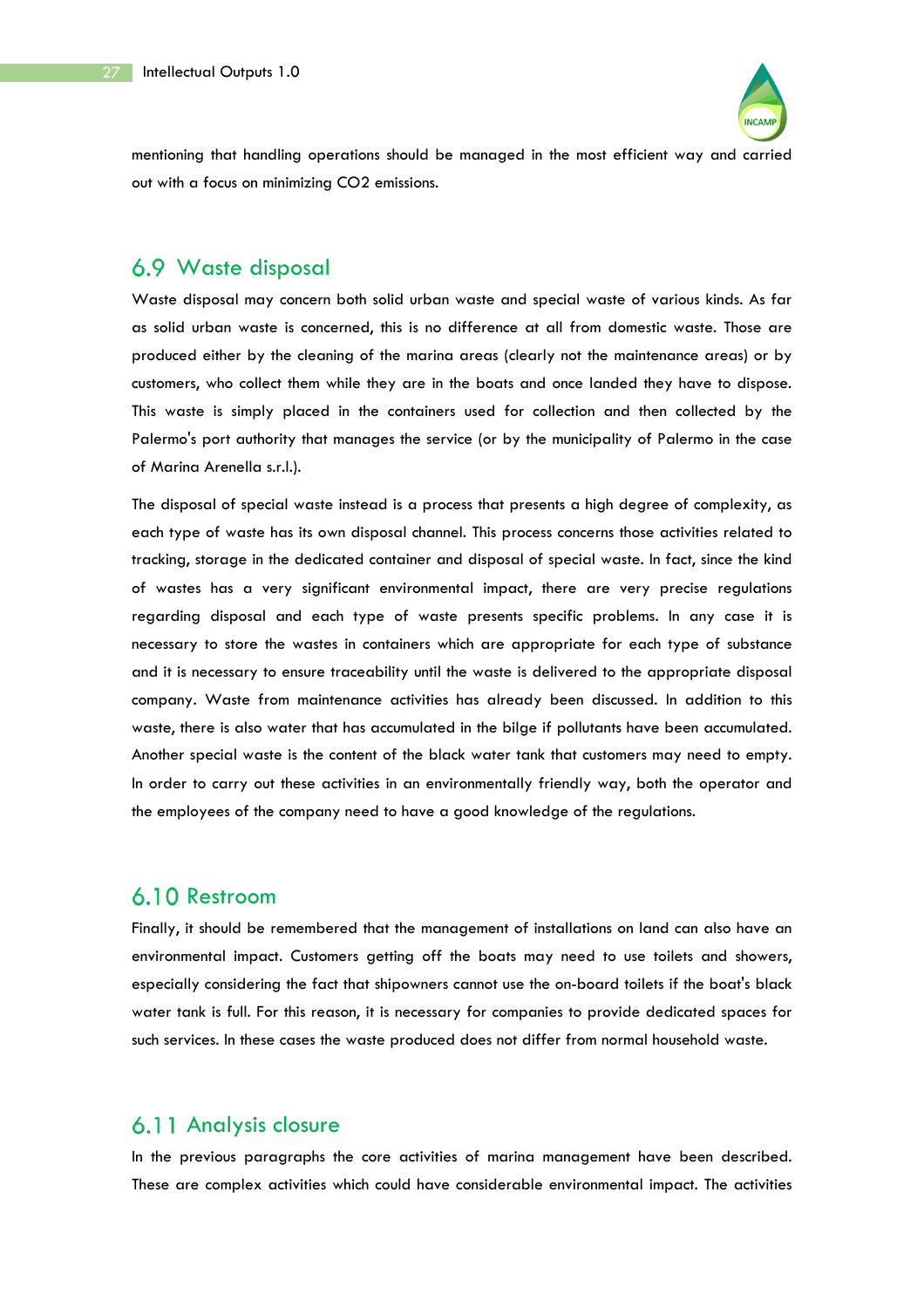

were analyzed with an emphasis on environmental sustainability. The sources of pollution have therefore been highlighted and it has been seen that these are essentially three types:

- Maintenance waste;
- Direct CO2 emissions;
- Potential dispersion of pollutants in water.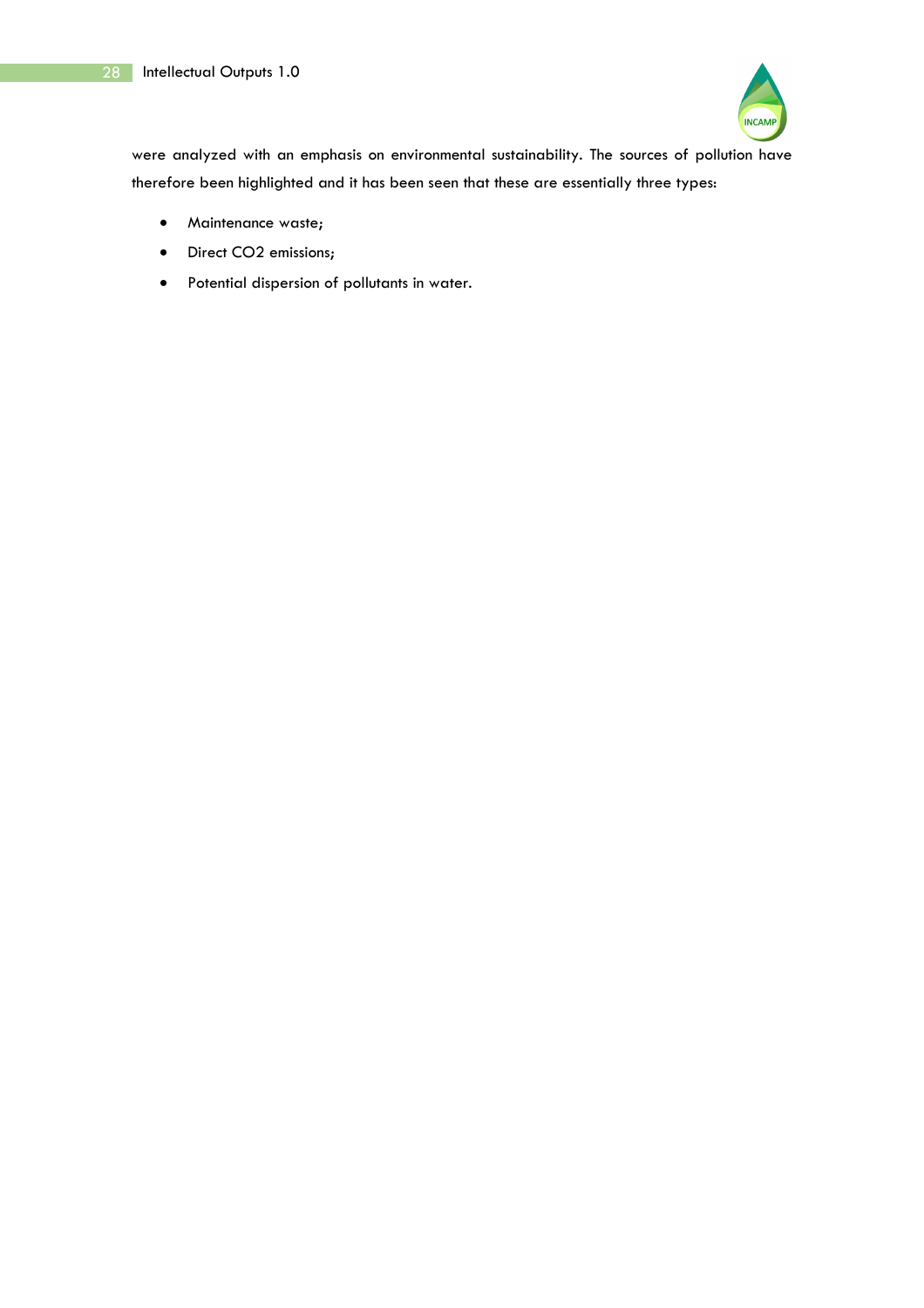

# 7 CONCLUSIONS

To recap an analysis of the scientific literature was carried out to acquire knowledge about approaches that have been applied in the analysis of environmental impact of processes. After this review a model inspired by Porter's value chain was proposed. The implementation of the activity mapping approach to case studies highlighted which are the critical issue from the point of view of sustainability. More importantly, it has revealed the main sources of pollution linked to the core activities of the sector. Those are essentially three types, maintenance waste, direct CO2 emissions and potential dispersion of pollutants in water. The contents presented are a reasoned and systematic synthesis of the information emerged during the interviews. It is inevitable to think that a qualitative approach of this kind does not guarantee that some useful information has been left out, due to forgetfulness of the interviewee or inattention of the interviewer. However, it has been thought that the methodical approach has made it possible to obtain valuable content for a comprehensive understanding of the industry and the main issues related to the sustainability of marina management. Despite any criticism the work carried out has made it possible to gain awareness about critical issues from an environmental point of view in the marina industry, which was indeed the purpose of these work. This study was initiated without any previous knowledge about marina industry and an approach that was both goal directed and exploratory was applied. Of course, a more detailed approach able to look closely at individual processes, or a statistical approach able to obtain information which are statistically significant, could "bring to light" new details, as well as assessing the extent of what have been highlighted herein.

The analysis of the training offer was completed and the groundwork for analysis of the competence need have been laid. The extent of this work reaches this point. But the information collected makes it possible to proceed to the next step in order to achieve the goal set by *Incamp* project. It is necessary to identify and apply a methodology to extract competencies on the basis of the results obtained from the application of the mapping approach. Finally, it would be necessary to compare them with the current training offer and proceed to identify the discipline of a master's course in sustainable management of marinas. The creation of a managerial figure specialized in sustainable management of marinas would make it possible to bring together in one person all the specific skills required. The implications of such an outcome are not easily predictable. Surely, however, in line with the philosophy of the project, it can be thought that this would ensure that compliance with sustainability regulations is not only seen as a burden. On the contrary, it can be expected that compliance would be pursued with awareness, but above all integrated in the context of an efficient management of marinas.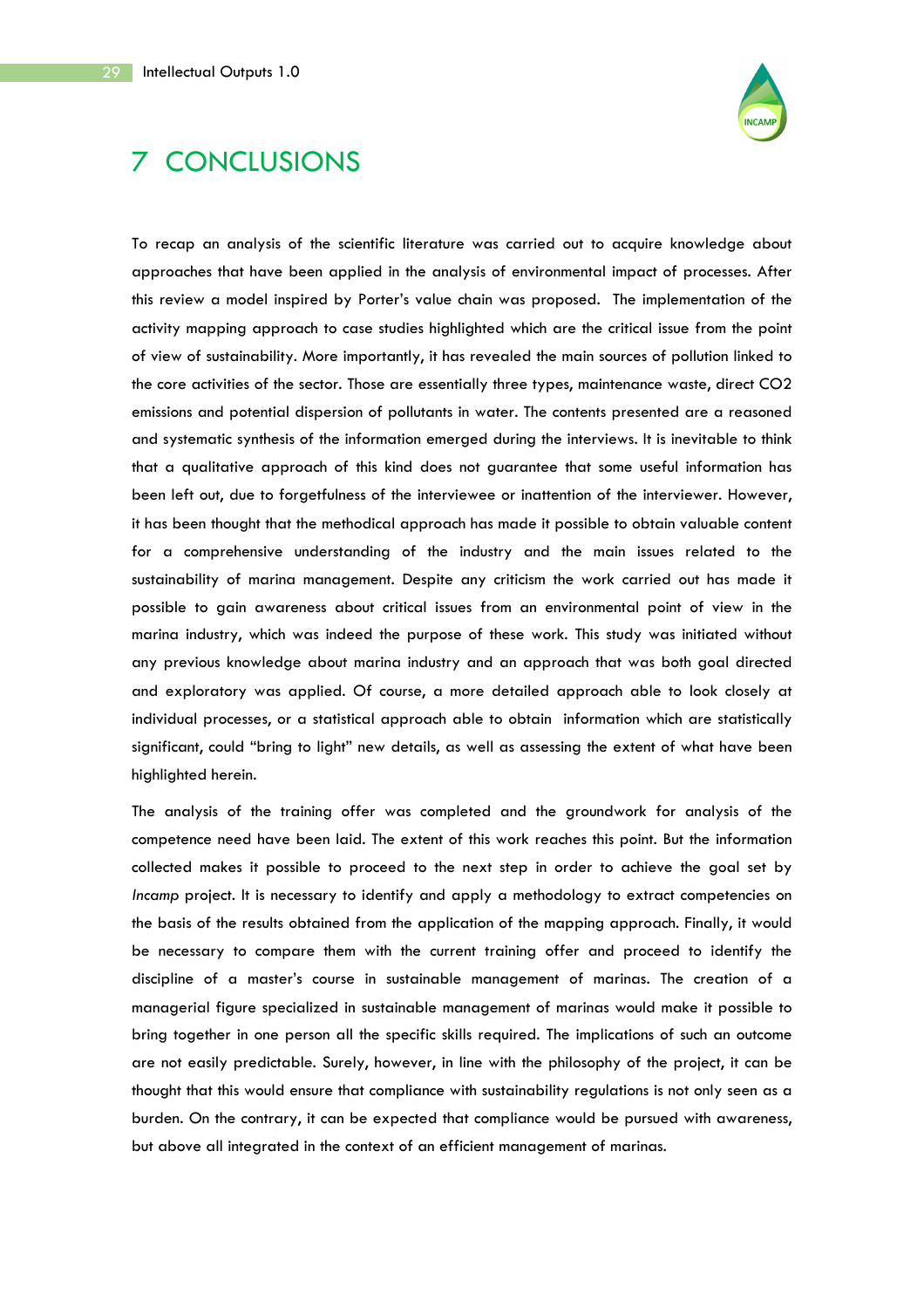

# 8 REFERENCES

Brown, A., Amundson, J., Badurdeen, F., 2014. Sustainable value stream mapping (Sus-VSM) in different manufacturing system configurations: application case studies. Journal of Cleaner Production 85, 164-179.

Caldera, H.T.S.; Desha, C.; Dawes, L. Exploring the role of lean thinking in sustainable business practice, Global Cleaner Production Conference, 2015.

Caldera, H.T.S.; Desha, C.; Dawes, L. Exploring the role of lean thinking in sustainable business practice: A systematic literature review. J. Clean. Prod. 2017, 167, 1546–1565.

Decreto del presidente della repubblica 2 Dicembre 1997, n. 509.

Faulkner, W., Badurdeen, F., 2014. Sustainable Value Stream Mapping (Sus-VSM): methodology to visualize and assess manufacturing sustainability performance. Journal of Cleaner Production 85, 8-18.

Gohar, S. R., & Indulska, M. (2015). Business process management: saving the planet?. In Australasian Conference on Information Systems (ACIS).

Houy C, Reiter M, Fettke P, Loos P (2011) Towards Green BPM—sustainability and resource efficiency through business process management. In: Business process management workshops, Springer, Berlin, p 501–510.

R. Hung, "Business process management as competitive advantage: A review and empirical study", Total Qual. Manage. Bus. Excellence, vol. 17, no. 1, pp. 21-40, 2006.

King, A.A., Lenox, M.J., 2001. Lean and green? An empirical examination of the relationship between lean production and environmental performance. Production and Operations Management 10, 244-256.

Kurdve, M., Shahbazi, S., Wendin, M., Bengtsson, C., & Wiktorsson, M. (2015). Waste flow mapping to improve sustainability of waste management: a case study approach. Journal of Cleaner Production, 98, 304-315.

Legge 28 Gennaio 1994, n. 84.

Maciel, J. C. 2017. "The Core Capabilities of Green Business Process Management–A Literature Review," in Proceedings of the Wirtschaftsinformatik (WI), St. Gallen, pp. 1526–1537.

Marimin, Darmawan, M. A., Machfud, Islam Fajar Putra, M. P., & Wiguna, B. (2014). Value chain analysis for green productivity improvement in the natural rubber supply chain: a case study. Journal of Cleaner Production, 85, 201-211.